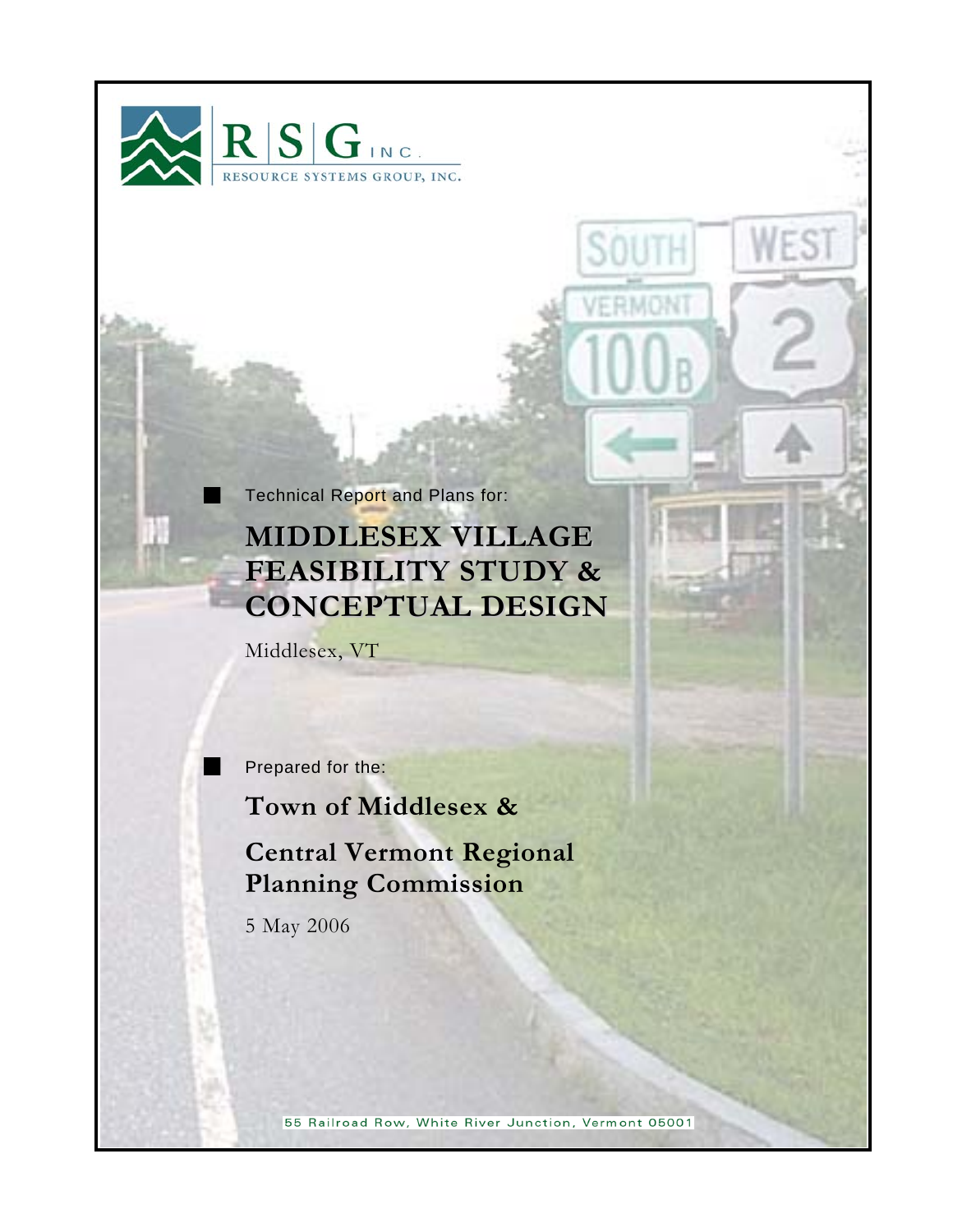## **TABLE OF CONTENTS**

### **APPENDICIES**

| APPENDIX A – RECORD OF PUBLIC OUTREACH AND COMMENT    |
|-------------------------------------------------------|
| APPENDIX B - VTRANS SPEED STUDY DATA AND FINDINGS     |
| APPENDIX C – ENVIRONMENTAL RESOURCES ASSESSMENT FILES |
| APPENDIX D – TRAFFIC CONGESTION ANALYSIS OUTPUT       |

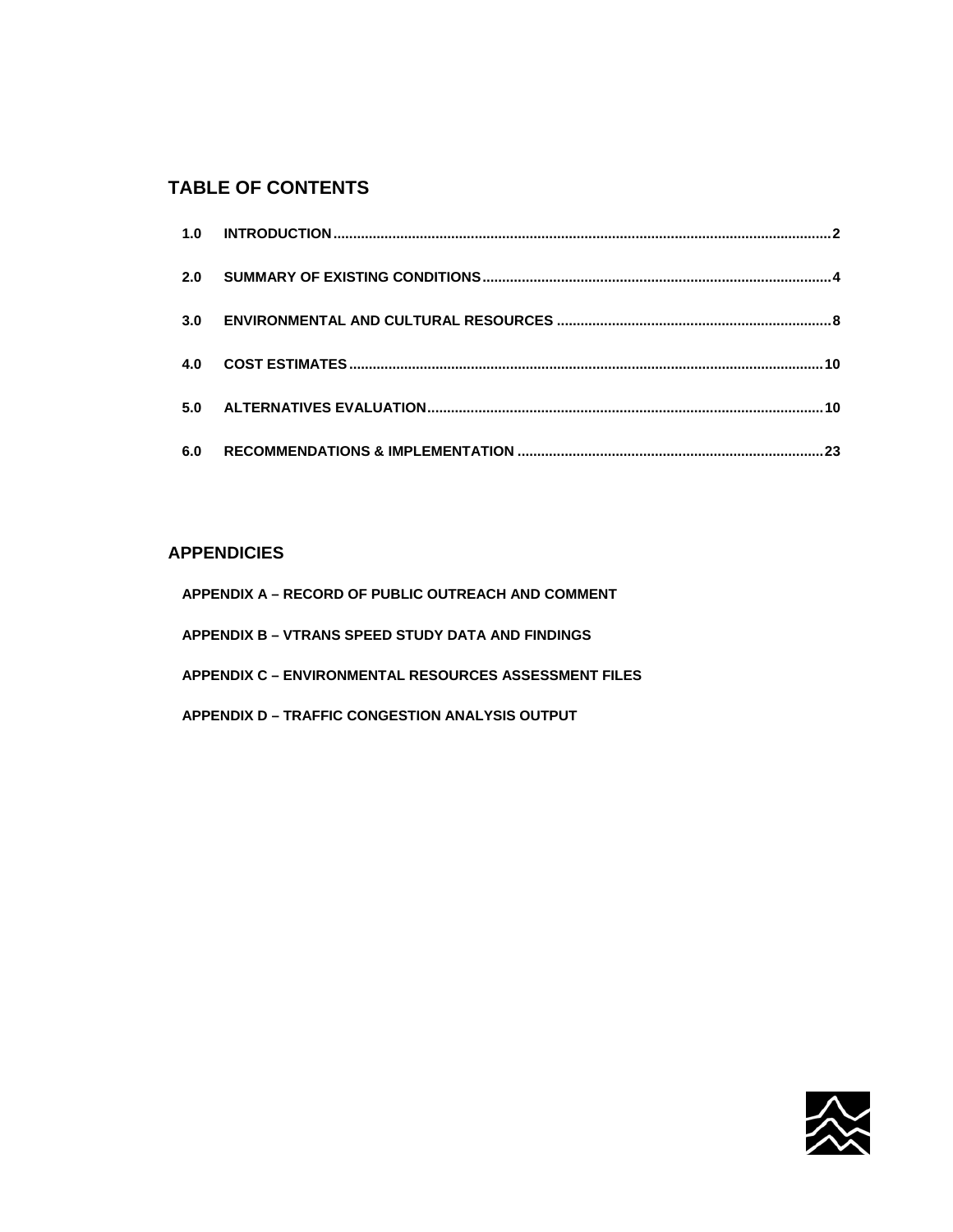#### **1.0 INTRODUCTION**

Middlesex Village lies in close proximity to the adjacent employment and retail centers in Montpelier, Berlin, and Waterbury, and is also within reasonable commuting distance to Burlington. Many of the commuting and shopping trips to these destinations from residents of Middlesex and Moretown and the greater Mad River Valley pass through the US 2/VT 100B intersection and Middlesex Village. Additionally, the Mad River Valley and ski destinations attract significant tourist traffic throughout the year – most of which accesses the Valley through the Middlesex village area.

While it is clear that a relatively high level of commuting and tourist traffic pass through the US 2/VT 100B intersection and village area (over 5,000 cars per day during the ski season), it is also critical to ensure that visitors and residents of Middlesex Village can walk and bicycle safely through the village.

In November 2003, the Town of Middlesex staged a one-day session of intense brainstorming about

a number of issues throughout the village including pedestrian access and safety, infill development, and connectivity. This design charrette produced a number of valuable recommendations focused in the village core, at the gateways to the village, and adjacent to the I-89 interchange area. The comments and thoughts expressed during the charrette served as a starting point for this design project.



The purpose of this planning and feasibility study is to develop a set of comprehensive

strategies that both improve traffic flow through the village area and also enhance the accessibility of amenities for residents on foot or on bicycle.

This report, which accompanies the conceptual design plans for the village, includes the following sections:

- Section 2.0 Existing Conditions
- Section 3.0 Environmental and Cultural Resources
- Section 4.0 Cost Estimates
- Section 5.0 Alternatives Evaluation
- Section 6.0 Recommendations and Timeline

Figure 1 on the following page shows the approximate limits of the study area.

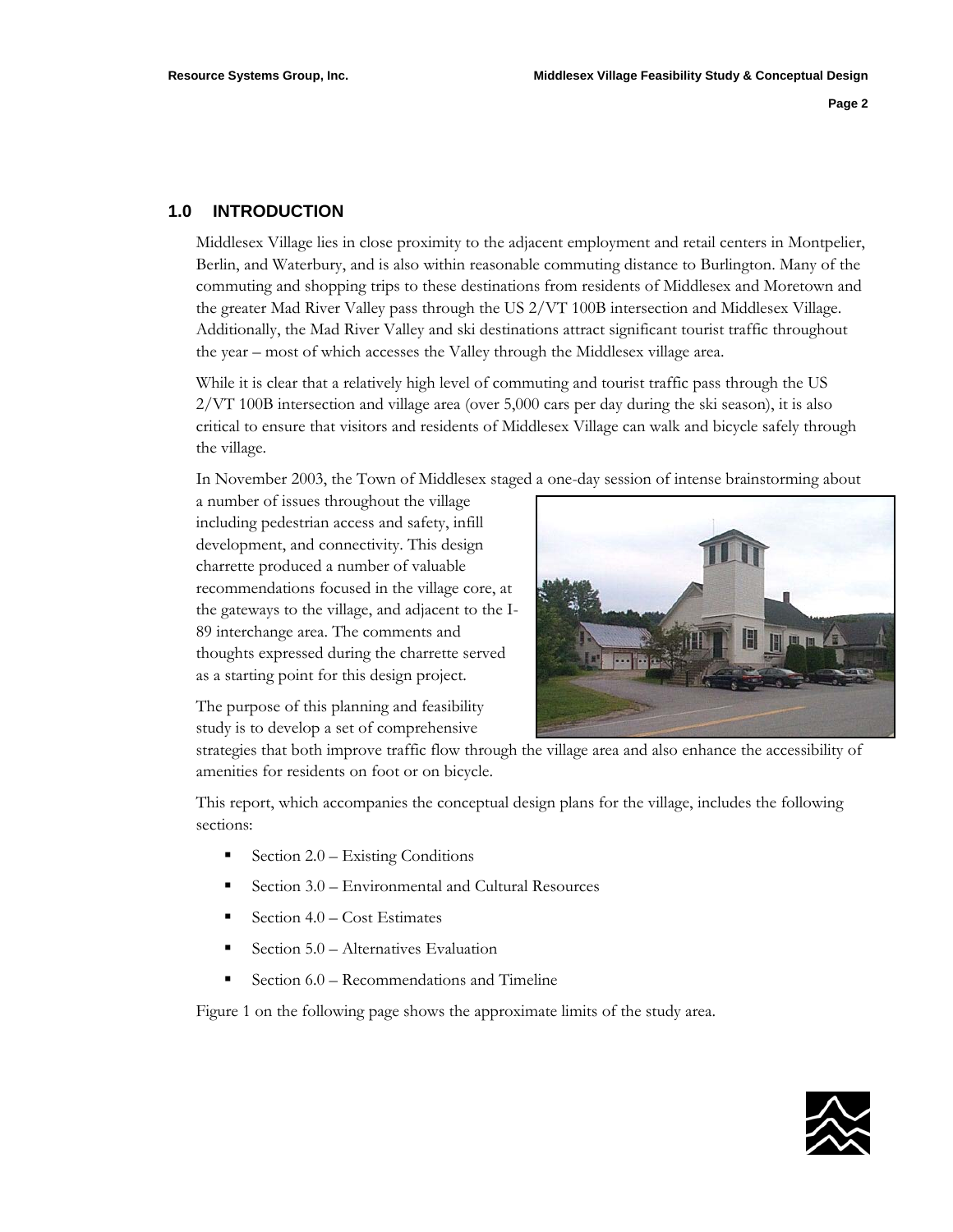*Figure 1: Study Area* 



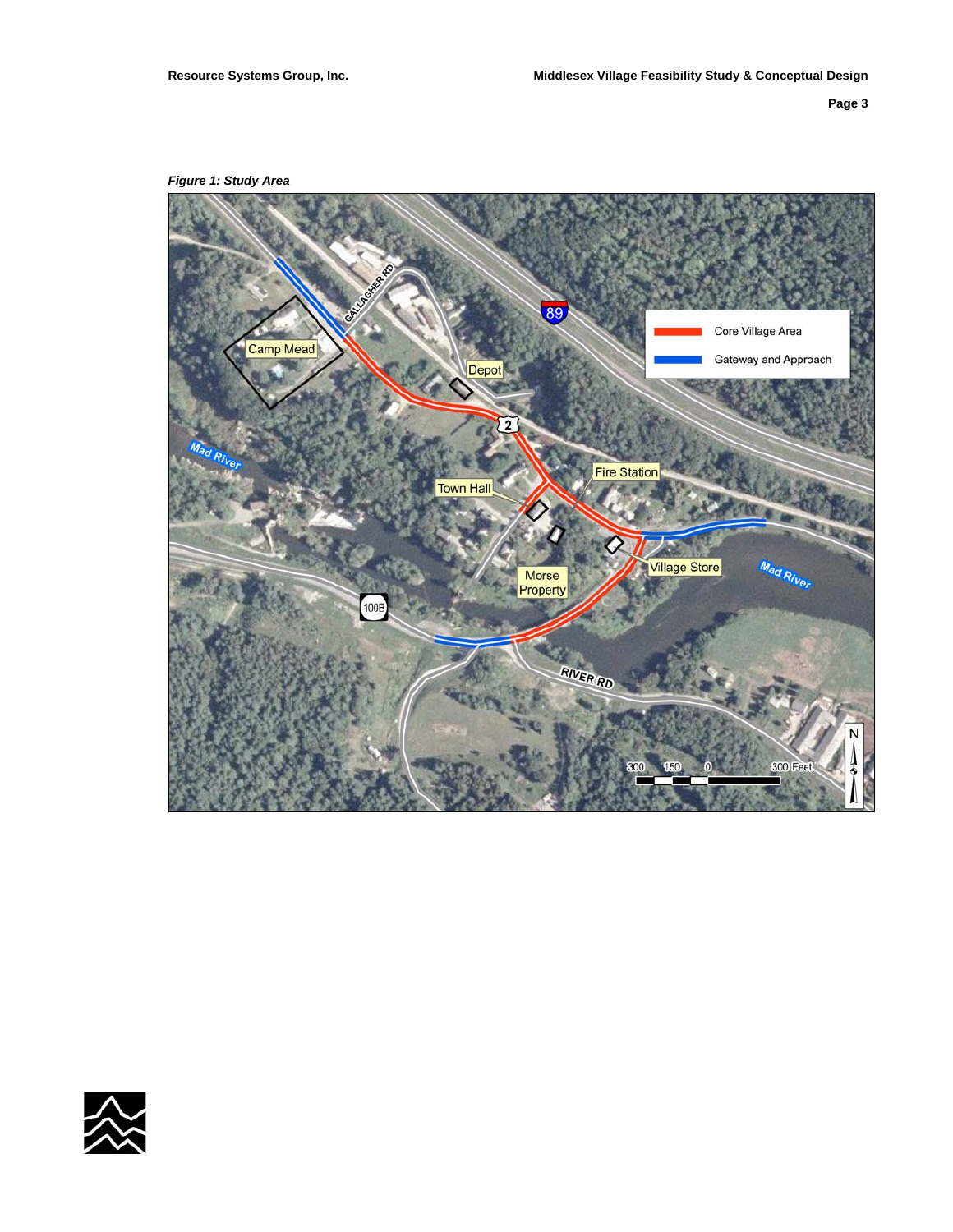#### **2.0 SUMMARY OF EXISTING CONDITIONS**

#### **2.1 AVERAGE ANNUAL DAILY TRAFFIC VOLUMES**

Figure 2 below shows 2005 average annual daily traffic (AADT) volumes on routes through and around Middlesex Village. The highest volumes in the village are found along US 2 west of VT 100B where nearly 5,000 vehicles pass on an average day. Based on a traffic count on VT 100B south of US 2, trucks make up approximately 6% of the vehicle mix on this section of VT 100B.

*Figure 2: 2005 Average Annual Daily Traffic Volumes at Selected Locations* 



#### **2.2 INTERSECTION TRAFFIC VOLUMES**

Figure 3 below shows 2004 AM and PM peak hour traffic volumes at the US 2/VT100B intersection in the center of the village. The peak hour volumes are approximately 30% higher during the evening peak hour than during the morning peak.

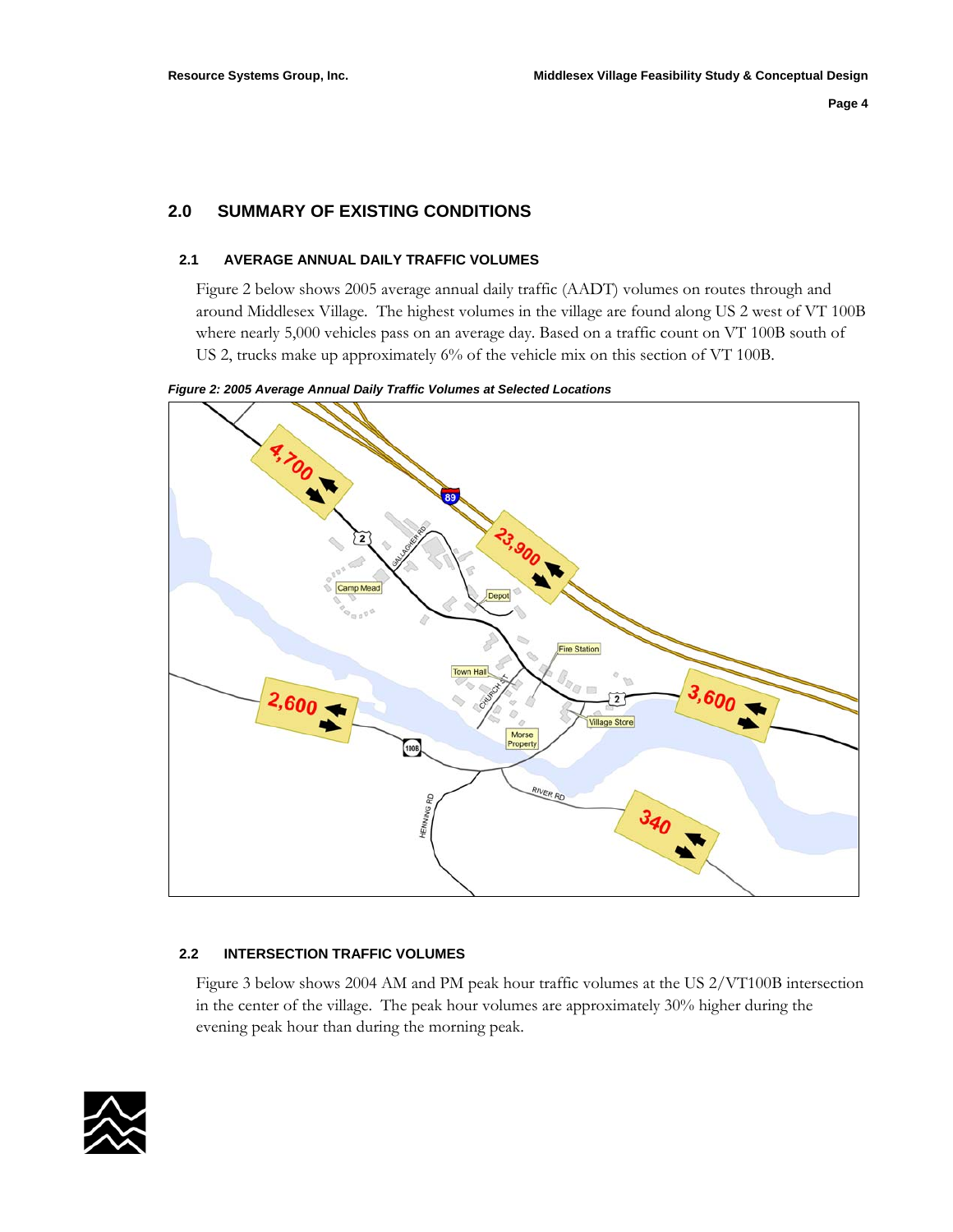

*Figure 3: AM & PM Peak Hour Turning Movement Counts: US 2-VT 100B Intersection* 

#### **2.3 VEHICLE SPEEDS**

VTrans conducted a spot speed study at the four locations shown in Figure 4 on 1 November 2005. The study compared the posted speed with the median (or  $50<sup>th</sup>$  percentile) speed and the  $85<sup>th</sup>$ percentile speed. The 85th percentile speed is often used as a benchmark for setting speed limits. The two stations closest to the US 2-VT 100B intersection showed 85<sup>th</sup> percentile speeds within 5 miles per hour of the posted speed limit. Speeds at the other two locations were greater than 5 miles per hour over the posted speed. This implies that either a change in posted speed should be considered, or that traffic calming treatments should be used to slow traffic to the posted speed.





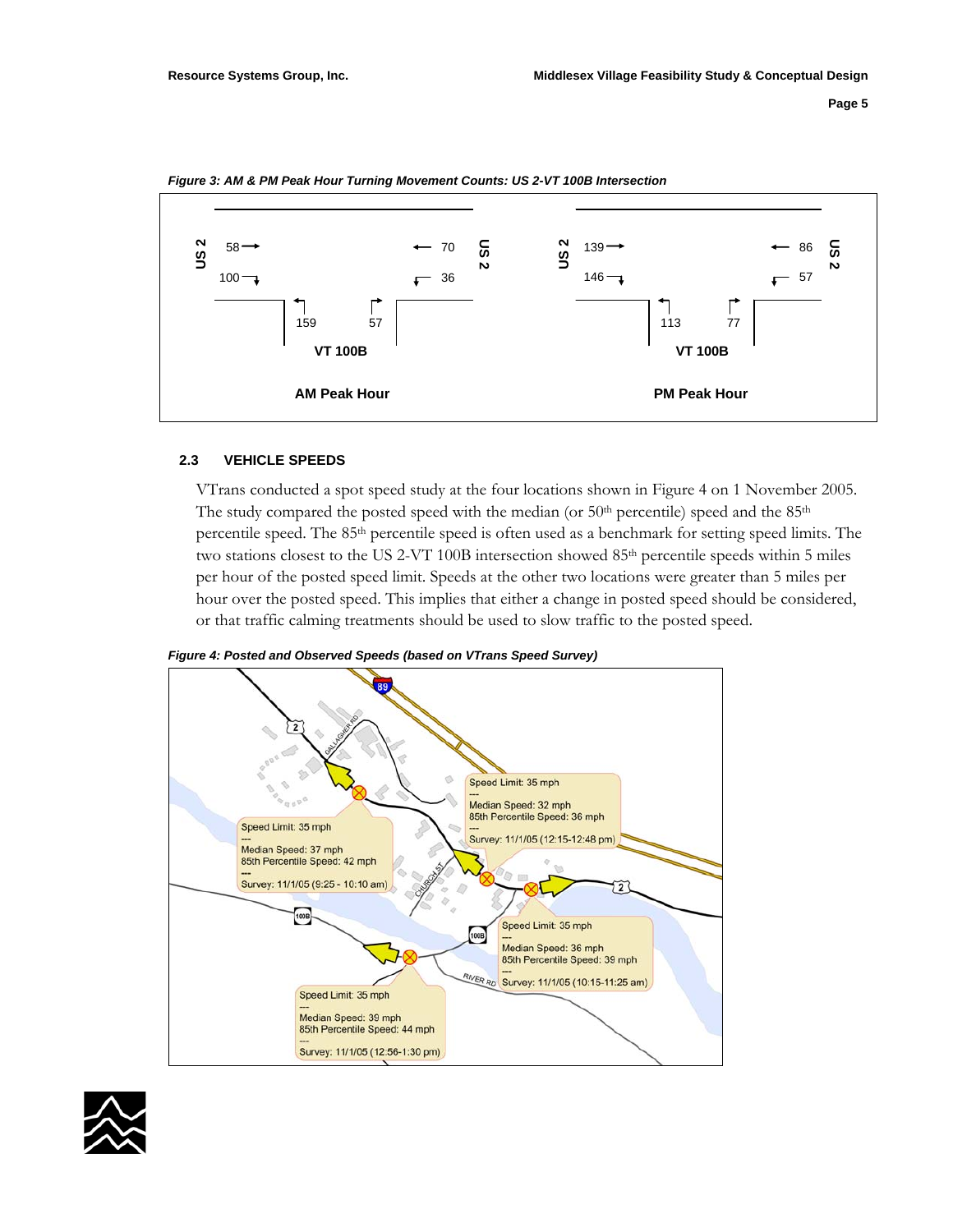#### **2.4 VEHICLE CRASHES**

VTrans maintains a statewide database of reportable vehicle crashes. A reportable crash is a crash involving \$1,000 or more in property damage, an injury, or a fatality. Between 1998 and 2003 there were *no* reported vehicle crashes within the Middlesex Village study area.

#### **2.5 ROADWAY FUNCTIONAL CLASSIFICATION**

The Federal Highway Administration's roadway functional classification system is organized as a hierarchy of facilities, based on the degree to which the roadway serves mobility and access to adjacent land uses. Freeways and interstate highways, at the top of the hierarchy, are devoted exclusively to vehicle mobility, with no direct access to adjacent land. Arterials and Collectors provide both mobility and access to adjacent land uses. The local road system is devoted exclusively to providing local access, with limited capacity and relatively slow speeds.

The following lists road functional classification in the study area:

- Rural Major Collector: US 2, VT 100B
- Rural Minor Collector: River Road
- Rural Local Road: Church Street, Gallagher Road

#### **2.6 UTILITIES**

The following utilities were identified within the study area:

- Overhead power, telephone and cable
- Underground storm drainage with drop inlets and catch basins
- Shared residential sewage disposal system for two homes on north side of US 2-VT 100B intersection to access leach field at southeast corner of intersection.

#### **2.7 DRAINAGE**

There is a closed drainage system which begins at two catch basins located on both sides of US 2 immediately north of Church Street. The system collects stormwater via drop inlets along US 2 and drains down US 2 past VT 100B to an outflow at the Winooski River approximately 300 feet east of the US 2-VT 100B intersection.

The conceptual designs proposed include additional curbing along US 2 and VT 100B to accommodate the new sidewalks. The new curbing would necessitate extension of the existing stormwater drainage system north along US 2 to the crest of the hill south of the Depot. A new closed system with catch basins would be needed from this crest north along US 2 to drain into the intermittent stream located to the south of Camp Meade. A second closed system with catch basins would be required to run from Camp Meade south along US 2 to drain into the same stream. A third

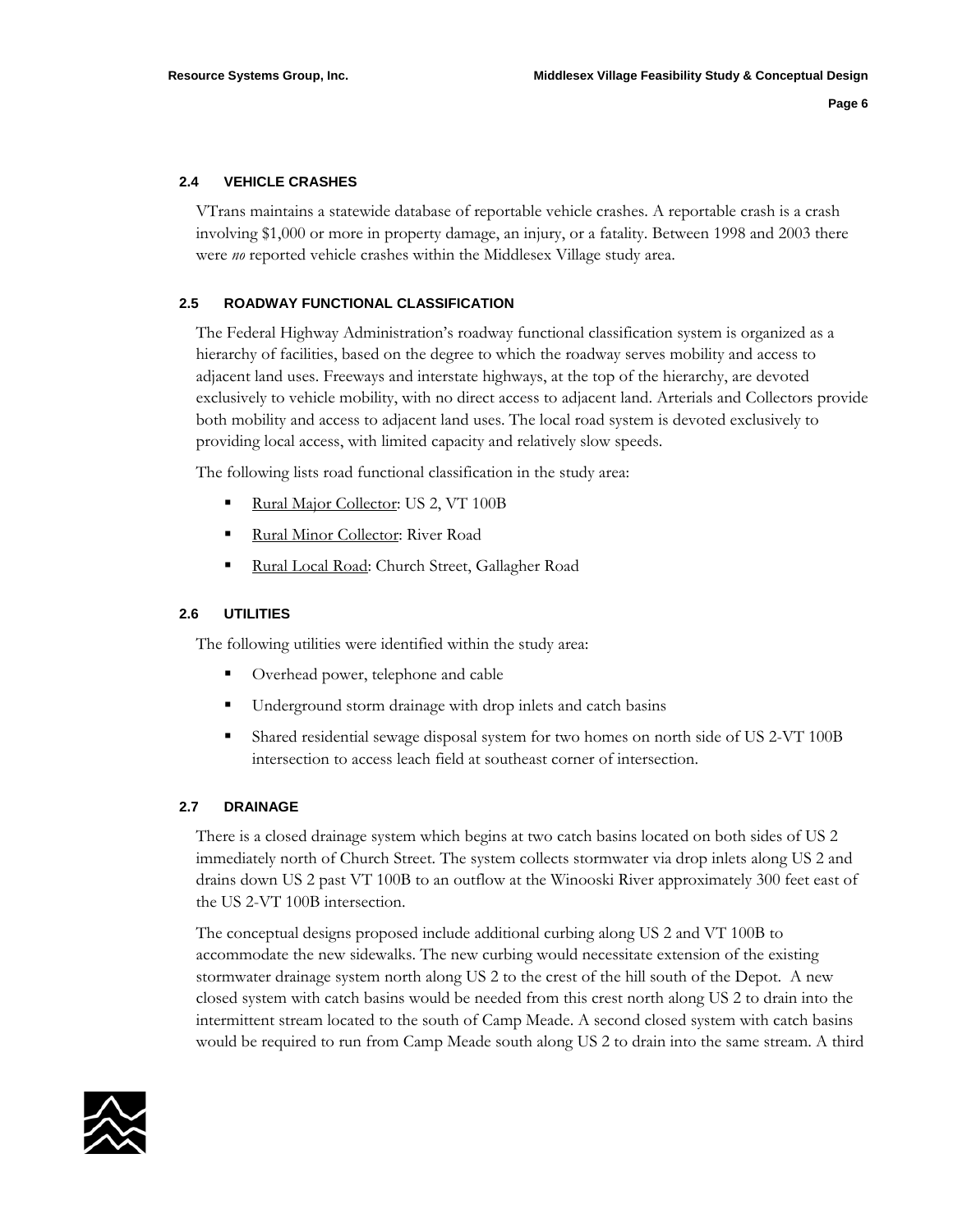closed system with catch basins would be needed along VT 100B to run from the Country Store south to drain into the Winooski River.

#### **2.8 RIGHT OF WAY**

Based on 2000 VTrans plans for the re-alignment of VT 100B and new Winoski River bridge, the state right-of-way width along US 2 is 3 rods or 49.5 feet. The state right-of-way width along VT 100B is nearly 190 feet wide at US 2, then tapers back to approximately 60 feet at the northern Winooski River bridge abutment, then widens again to approximately 120 feet across the bridge.

Although the conceptual design recommendations remain within the state right-of-way, it is recommended that a temporary construction easement of 5-20 feet on parcels fronting on the proposed sidewalk is pursued to minimize potential construction-related conflicts.

#### **2.9 GENERALIZED VILLAGE LAND USES AND PEDESTRIAN TRIP DESTINATIONS**

Figure 5 below shows a map of generalized land uses and major pedestrian trip destinations within the study area. Land uses were generalized as either commercial, institutional, or residential. The pedestrian trip destinations are labeled on the map. The circle surrounding the village shows that a number of homes and destinations are located within a  $\frac{1}{4}$  mile radius (approximately 5 minute walk) of Town Hall. Pedestrian destinations within the identified radius include the Camp Meade Diner, the Church and Bed and Breakfast on Church Street, Town Hall, and the Country Store.

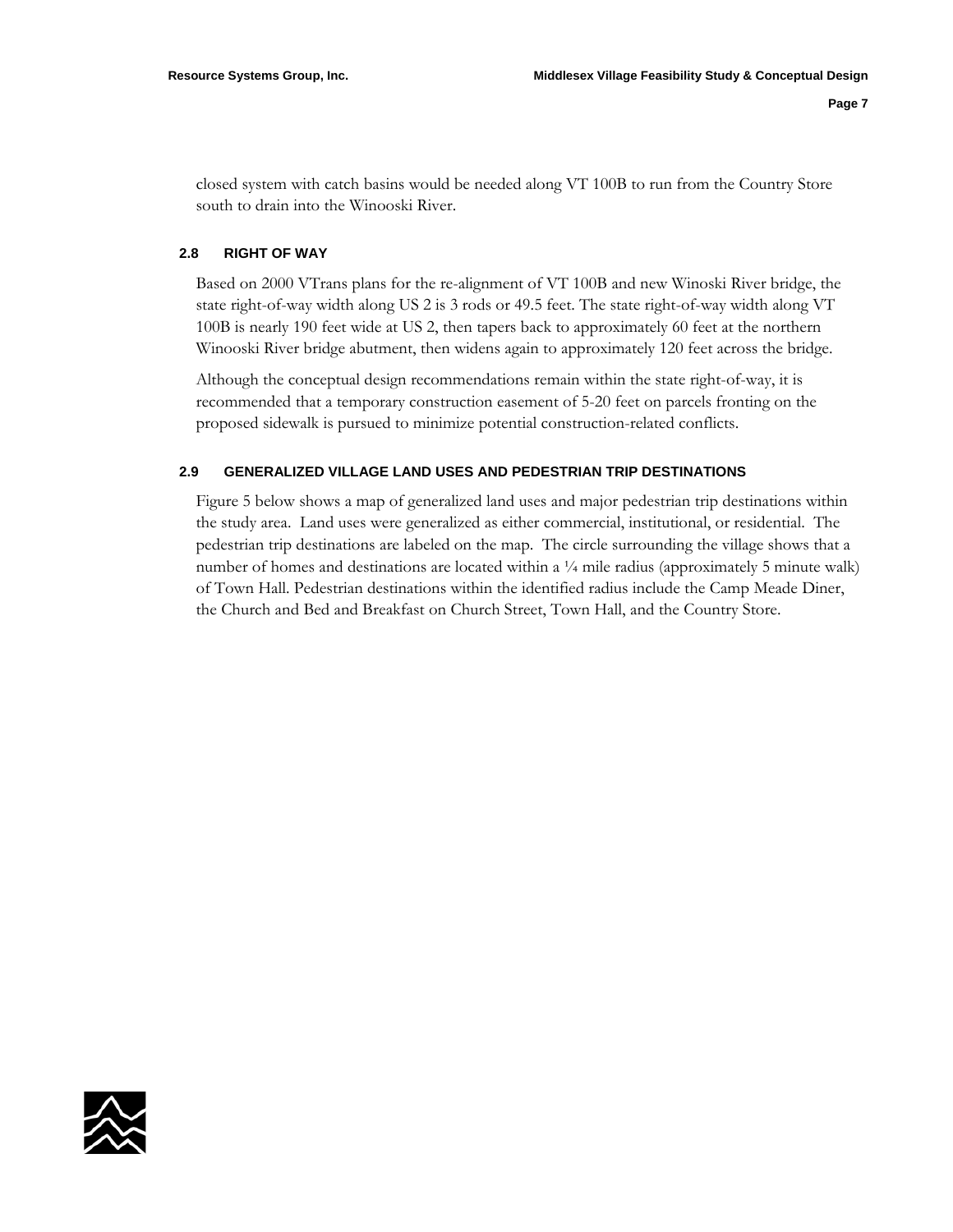

*Figure 5: Generalized Village Land Uses and Pedestrian Trip Destinations* 

#### **3.0 ENVIRONMENTAL AND CULTURAL RESOURCES**

The study area was examined for potential environmental, natural, and cultural resource impacts based on site assessments and existing GIS resource coverages. This preliminary resource assessment should be revisited once preliminary and final designs are developed.

#### **3.1 FLOOD ZONES**

Figure 6 below shows areas of the study area identified by the Federal Emergency Management Agency (FEMA) as 100-year and 500-year flood zones. The 100-Year Flood Zone is an area inundated by a 100-year flood event. Similarly, the 500-Year Flood Zone is an area inundated by a 500-year flood event or an area inundated by a 100-year flood event with average depths of less than 1 foot or with drainage areas less than 1 square mile. The land adjacent to the US 2-VT 100B intersection is located in the 500-year flood zone. The land to the east of this intersection is identified as part of the 100-year flood zone.

As the flood zone delineations are dated 1996, it is unclear whether the boundaries account for the new terrain resulting from the re-alignment of VT 100B and the new bridge over the Winooski River.

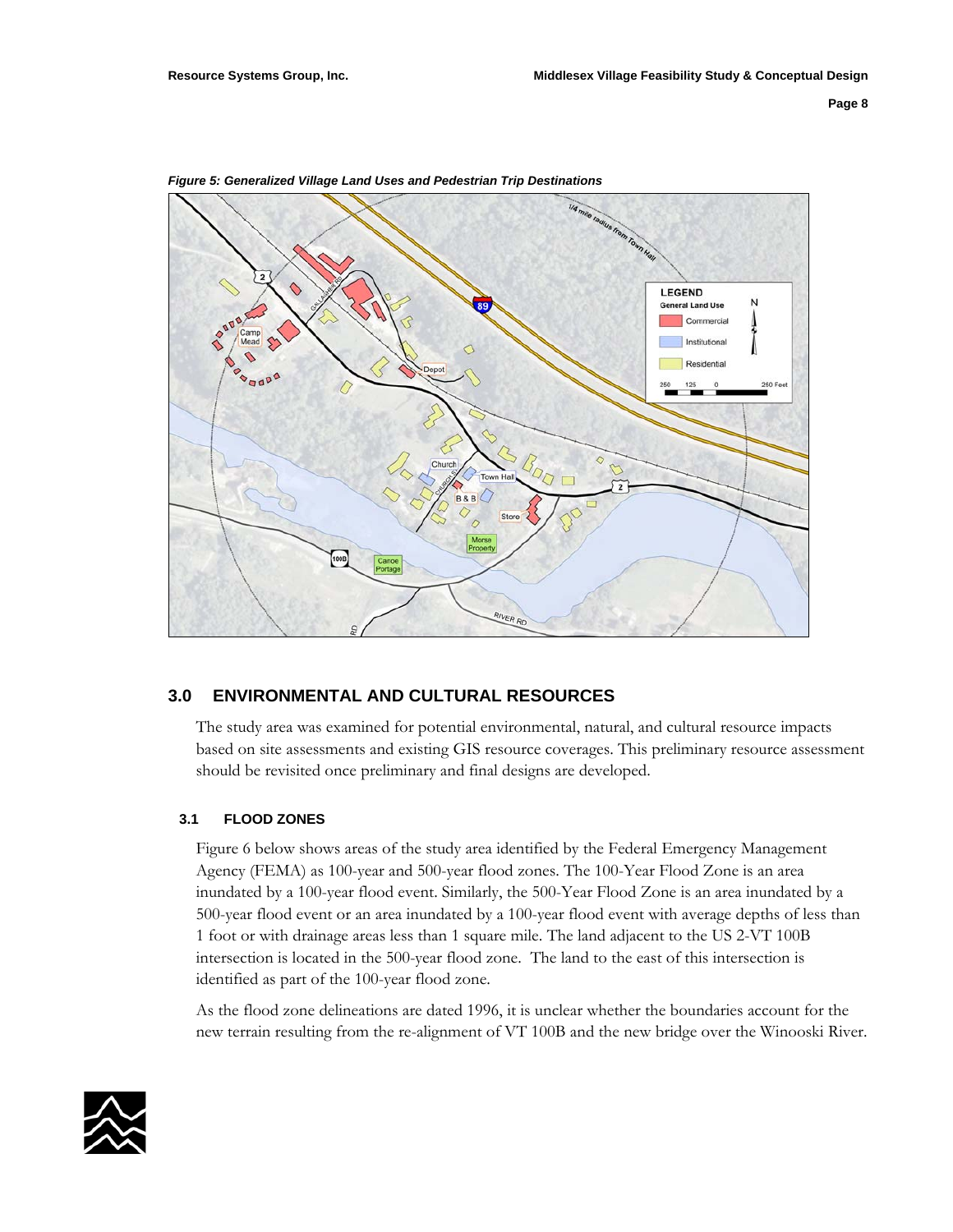

*Figure 6: FEMA-Designated Flood Zones Adjacent to Study Area* 

#### **3.2 ARCHEOLOGICAL RESOURCES**

An Archeological Resources Assessment (ARA) conducted by the University of Vermont Consulting Archaeology Program in the Fall of 2005 determined that the potential impacts from this project will have *no effect on significant cultural resources*. The project area received a score of -32 based on the variables in the "Environmental Predictive Model for Locating Precontact Archaeological Sites" methodology. A score of +32 or higher typically indicates an archaeologically sensitive area. Disturbances caused by the 1927 flood, the construction of US 2, and the construction of the new VT 100B bridge have likely removed any remnants of archaeologically significant artifacts from within the study area.

#### **3.3 HISTORIC RESOURCES**

The VTrans historic preservation specialist identified potential impacts on historic resources within the project's area of potential effect. The project area travels through the Middlesex Historic District which is included in the State of Vermont Historic Sites and Structures Survey. To avoid adverse impacts on historic resources, work should attempt to remain within the state Right-of-Way. Detailed project plans showing existing Right-of-Way lines will be needed for final Section 106 review and Section 4(f) evaluation.

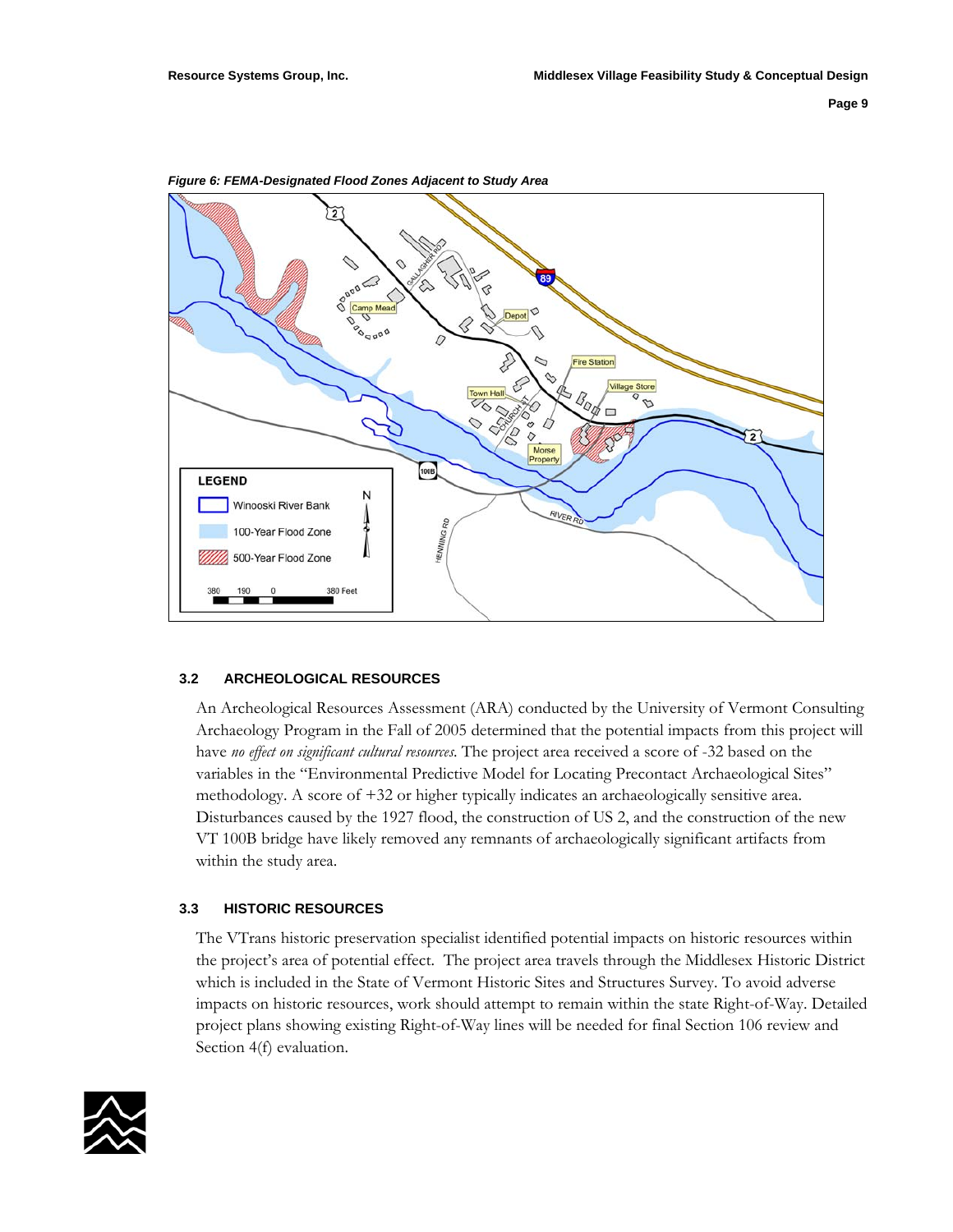#### **3.4 HAZARDOUS WASTE SITES**

The Vermont Agency of Natural Resource's hazardous waste site inventory includes two locations within the study area as shown in the table below. As both locations fall within the area impacted by the relocation of the US 2-VT 100B intersection, it is likely that any necessary site remediation was taken care of at that time.

*Table 1: Identified Hazardous Waste Sites in the Study Area* 

| <b>Site Name</b>         | Status                                                                            |
|--------------------------|-----------------------------------------------------------------------------------|
| Middlesex Country Store  | Low Priority: Contamination to soils or<br>groundwater but no effect on receptors |
| Middlesex Service Center | Site Management Activity Completed 1998                                           |
|                          |                                                                                   |

#### **3.5 OTHER ENVIRONMENTAL CONDITIONS**

- Deer Wintering Areas: None identified in study area
- Rare, Threatened or Endangered Species: None identified in study area
- **Wetlands:** No wetlands were identified within or adjacent to the study area. Based on the Vermont Significant Wetlands Inventory, the closest identified wetlands are located ½ mile southeast of the US 2/VT 100B intersection.
- **Prime Agricultural Soils:** Nearly the entire study area has been classified as being of Statewide importance for the production of food, feed, fiber, forage, and oilseed crops, according to the Natural Resources Conservation Service database.

#### **4.0 COST ESTIMATES**

Order of magnitude cost estimates were developed for each of the alignments. It is important to note that these cost estimates are preliminary and should be used for planning purposes only. Once a final design is developed, the cost estimates should be revisited and revised based on a more precise understanding of quantities and materials.

Costs for sidewalk and curbing are based on the 2006 *VTrans Report on Shared Use Path and Sidewalk Unit Costs*. Unit costs for other elements (signage, striping, landscaping, drainage, etc.) are based on a manual survey of recent contractor bid prices received by VTrans.

The preliminary cost estimates for each section are presented in the next section.

#### **5.0 ALTERNATIVES EVALUATION**

This section provides a comprehensive evaluation of the various alternatives proposed for each of the six sections shown below in Figure 7. The alternatives evaluation includes an overview of the

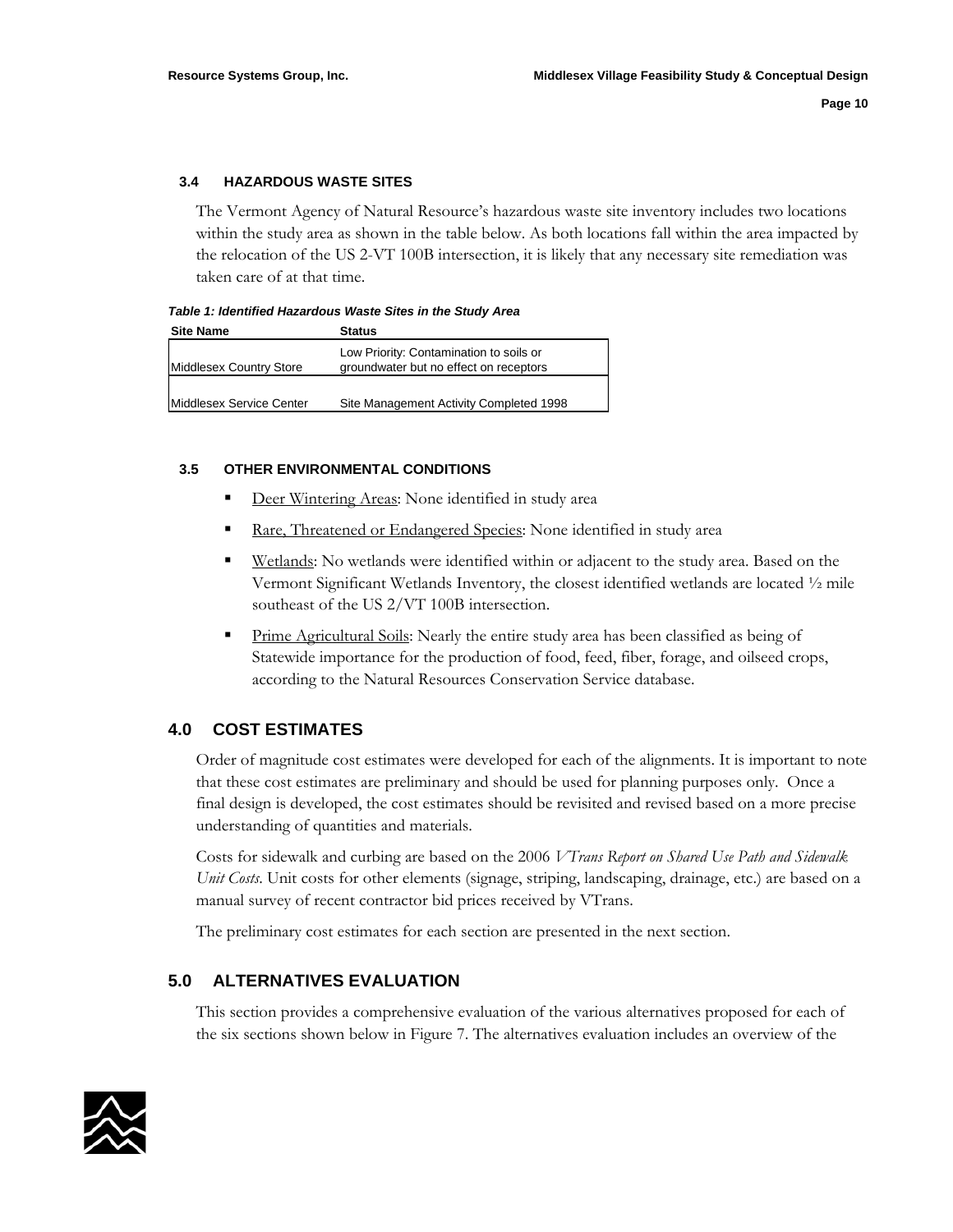proposed section elements, potential impacts, cost estimates, potential permitting issues, and advantages/disadvantages for each section.

*Figure 7: Sections Used for Evaluation* 



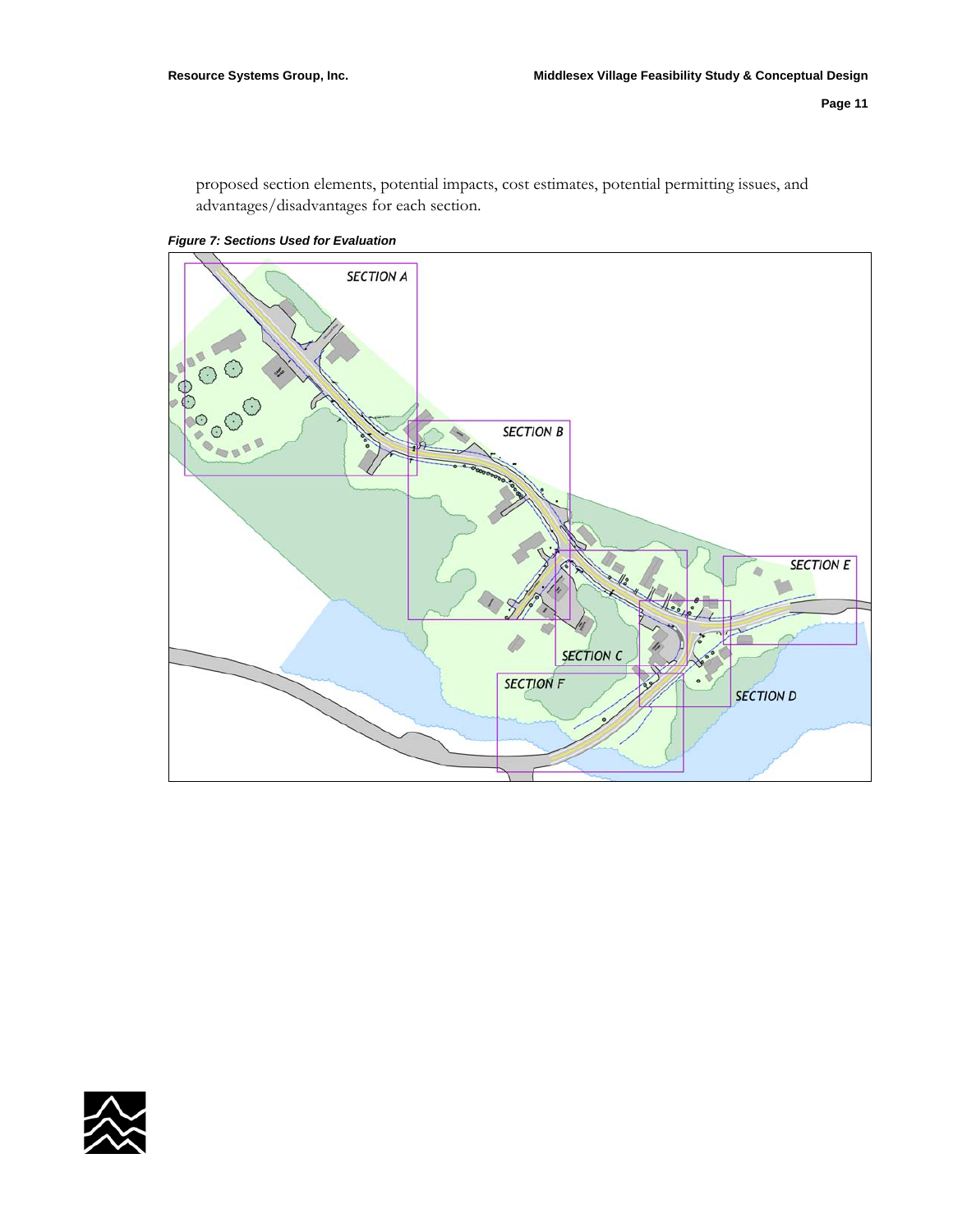#### **5.1 SECTION A**

Section A encompasses the segment of US 2 from north of Camp Meade to north of the Depot. The conceptual designs include a defined gateway with a splitter island, narrowed shoulders, and a gateway sign located outside the state right-of-way, narrowed and defined access points at Camp Meade, the old gas station, and Gallagher Road, concrete sidewalks and granite curbing from Camp Meade to the Depot, and new drop inlets and storm drains on either side of the stream. Once the traffic calming elements are in place, a new VTrans speed study should be conducted to determine whether re-posting the speed limit at 30 miles per hour through the village is appropriate.

The major difference between the alternatives is how the sidewalks cross the stream and ravine south of Camp Meade. Alternative 1 includes an expansion of the box culvert and filling north of US 2 for the sidewalk crossing. Approximately 530 cubic yards of fill would be needed to provide sufficient width for the sidewalk and a 2:1 slope down to the stream. Alternative 2 includes a new pedestrian footbridge (approximately 100 foot span) across the ravine south of US 2.

Public comment received at the Alternatives Public Meeting indicated that since the sidewalk extension through this segment is a long-term plan, they would like to keep both options open and make a final decision once the implementation of the sidewalks becomes feasible.

In the short term, the residents and Selectboard would like to investigate the possibility of replacing the guardrails over the stream with a lower profile guardrail to provide additional shoulder width for pedestrians and bicyclists.

#### **5.1.1 Preliminary Cost Estimates**

The preliminary cost estimates below include costs associated with final design, construction, construction inspection, municipal project management, and a 10% contingency.

| <b>Alternative 1: Culvert Extension</b> |          |                               |               | Alternative 2: Pedestrian Bridge |                                  |          |                               |               |           |
|-----------------------------------------|----------|-------------------------------|---------------|----------------------------------|----------------------------------|----------|-------------------------------|---------------|-----------|
| Element                                 | Quantity | Units                         | Cost/Unit     | Subtotal                         | Element                          | Quantity | Units                         | Cost/Unit     | Subtotal  |
| Concrete Sidewalk & Granite Curb        | 610      | I.f.                          | \$140         | \$85,400                         | Concrete Sidewalk & Granite Curb | 580      | 1.f.                          | \$140         | \$81,200  |
| <b>Crosswalk Striping</b>               | 2        | each                          | \$200         | \$400                            | <b>Crosswalk Striping</b>        | 2        | each                          | \$200         | \$400     |
| Sign and Pole                           | 8        | each                          | \$200         | \$1,600                          | Sign and Pole                    | 8        | each                          | \$200         | \$1,600   |
| Lengthen Box Culvert                    | 8        | ft.                           | \$500         | \$4,000                          | Pedestrian Bridge (100' span)    |          | each                          | \$100,000     | \$100,000 |
| Fill                                    | 533      | cu. yd.                       | \$15          | \$8,000                          |                                  |          |                               |               |           |
| <b>Granite Curb for Islands</b>         | 450      | I.f.                          | \$53          | \$23,850                         | Granite Curb for Islands         | 450      | 1.f.                          | \$53          | \$23,850  |
| Gateway Sign                            |          | each                          | \$1,500       | \$1,500                          | Gateway Sign                     |          | each                          | \$1,500       | \$1,500   |
| Excavation                              | 1615     | cubic yard                    | \$20          | \$32,304                         | Excavation                       | 1615     | cubic yard                    | \$20          | \$32,304  |
| Underdrain                              | 890      | lf                            | \$30          | \$26,700                         | Underdrain                       | 890      |                               | \$30          | \$26,700  |
| Drop inlet                              | 8        | each                          | \$1,000       | \$8,000                          | Drop inlet                       | 8        | each                          | \$1,000       | \$8,000   |
|                                         |          |                               | Construction: | \$191.754                        |                                  |          |                               | Construction: | \$275,554 |
|                                         |          |                               | Engineering:  | \$38,351                         |                                  |          |                               | Engineering:  | \$55,111  |
|                                         |          |                               | Inspection:   | \$19,175                         |                                  |          |                               | Inspection:   | \$27,555  |
|                                         |          | Municipal Project Management: |               | \$23,010                         |                                  |          | Municipal Project Management: |               | \$33,066  |
|                                         |          |                               | Contingency:  | \$19,175                         |                                  |          | Contingency: \$27,555         |               |           |
|                                         |          |                               |               | TOTAL: \$291,466                 |                                  |          | TOTAL: \$418,842              |               |           |
|                                         |          |                               |               |                                  |                                  |          |                               |               |           |

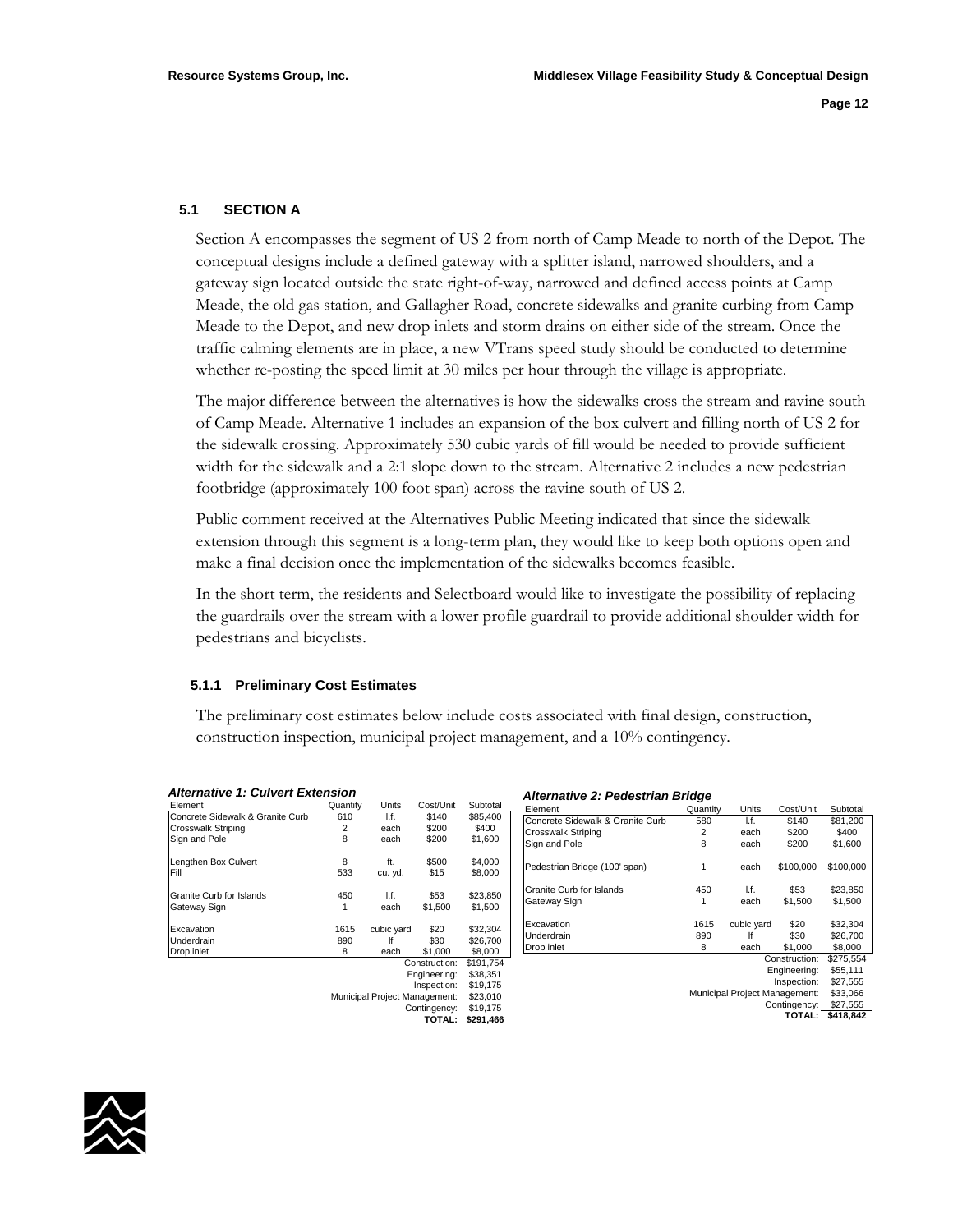#### **5.1.2 Evaluation Matrix**

The evaluation matrix below details costs, potential impacts, local and regional issues, and potential permits required for the "Do Nothing" alternative and the two identified Build alternatives.

|                      |                                                                                                 | Do Nothing | <b>Alternative 1</b><br><b>Culvert Extension</b> | <b>Alternative 2</b><br>Pedestrian Bridge |
|----------------------|-------------------------------------------------------------------------------------------------|------------|--------------------------------------------------|-------------------------------------------|
| COST                 | <b>Cost Estimate</b><br>(final design, construction, inspection, contingency)                   | \$0        | \$290,000                                        | \$420,000                                 |
| (order of magnitude) | <b>Annual Town Maintenance Costs</b><br>(surface repair, plow, striping, signs, sweeping, etc.) | \$0        | \$9,000                                          | \$13,000                                  |
| <b>ENGINEERING</b>   | <b>Traffic Safety</b>                                                                           | No Change  | Improve                                          | Improve                                   |
|                      | Alignment Change                                                                                | No         | <b>No</b>                                        | <b>No</b>                                 |
|                      | <b>Bicycle/Pedestrian Access</b>                                                                | No Change  | Improve                                          | Improve                                   |
|                      | <b>Hydraulic Performance</b>                                                                    | No Change  | Additional<br>impervious surface                 | Additional<br>impervious surface          |
| <b>IMPACTS</b>       | <b>Agricultural Lands</b>                                                                       | No         | Possible                                         | Possible                                  |
|                      | Archaeological                                                                                  | <b>No</b>  | No                                               | No                                        |
|                      | <b>Historic Structures/Sites</b>                                                                | No         | No                                               | No                                        |
|                      | Floodplain                                                                                      | <b>No</b>  | <b>No</b>                                        | No                                        |
|                      | <b>Fish and Wildlife</b>                                                                        | No         | No                                               | No                                        |
|                      | Rare, Threatened & Endangered<br>Species                                                        | No         | <b>No</b>                                        | No                                        |
|                      | Public Lands                                                                                    | <b>No</b>  | <b>No</b>                                        | <b>No</b>                                 |
|                      | Noise                                                                                           | No         | No                                               | <b>No</b>                                 |
|                      | Wetlands                                                                                        | No         | <b>No</b>                                        | No                                        |
| LOCAL &              | <b>Community Character</b>                                                                      | No Change  | Improve                                          | <b>Improve</b>                            |
| <b>REGIONAL</b>      | Economic Impacts                                                                                | No Change  | Improve                                          | Improve                                   |
| <b>ISSUES</b>        | Conformance to Regional<br><b>Transportation Plan</b>                                           | No         | Yes                                              | Yes                                       |
| <b>PERMITS</b>       | Act 250                                                                                         | <b>No</b>  | <b>No</b>                                        | <b>No</b>                                 |
|                      | 401 Water Quality                                                                               | No         | <b>No</b>                                        | <b>No</b>                                 |
|                      | 404 Corps of Engineers Permit                                                                   | No         | <b>No</b>                                        | <b>No</b>                                 |
|                      | <b>Stream Alteration</b>                                                                        | <b>No</b>  | Possible                                         | Possible                                  |
|                      | <b>Conditional Use Determination</b>                                                            | No         | No                                               | No                                        |
|                      | Storm Water Discharge                                                                           | <b>No</b>  | <b>No</b>                                        | N <sub>o</sub>                            |
|                      | <b>Shoreland Encroachment</b>                                                                   | No         | <b>No</b>                                        | <b>No</b>                                 |
|                      | <b>Endangered &amp; Threatened Species</b>                                                      | <b>No</b>  | <b>No</b>                                        | No                                        |
|                      | State Historic Preservation Office<br>Clearance                                                 | No.        | No                                               | No                                        |
|                      | <b>NEPA Category</b>                                                                            | N/A        | Categorical<br>Exclusion                         | Categorical<br>Exclusion                  |

#### **5.1.3 Advantages & Disadvantages**

|                      | <b>Alternative 1</b>                | <b>Alternative 2</b>                |  |  |
|----------------------|-------------------------------------|-------------------------------------|--|--|
| Advantages           | <b>Traffic Calming</b>              | <b>Traffic Calming</b>              |  |  |
|                      | <b>Enhanced Pedestrian Mobility</b> | <b>Enhanced Pedestrian Mobility</b> |  |  |
|                      | <b>Enhanced Village Character</b>   | <b>Enhanced Village Character</b>   |  |  |
| <b>Disadvantages</b> | Cost for Culvert Extension          | Cost for Pedestrian Bridge          |  |  |
|                      | <b>Maintenance Costs</b>            | <b>Maintenance Costs</b>            |  |  |

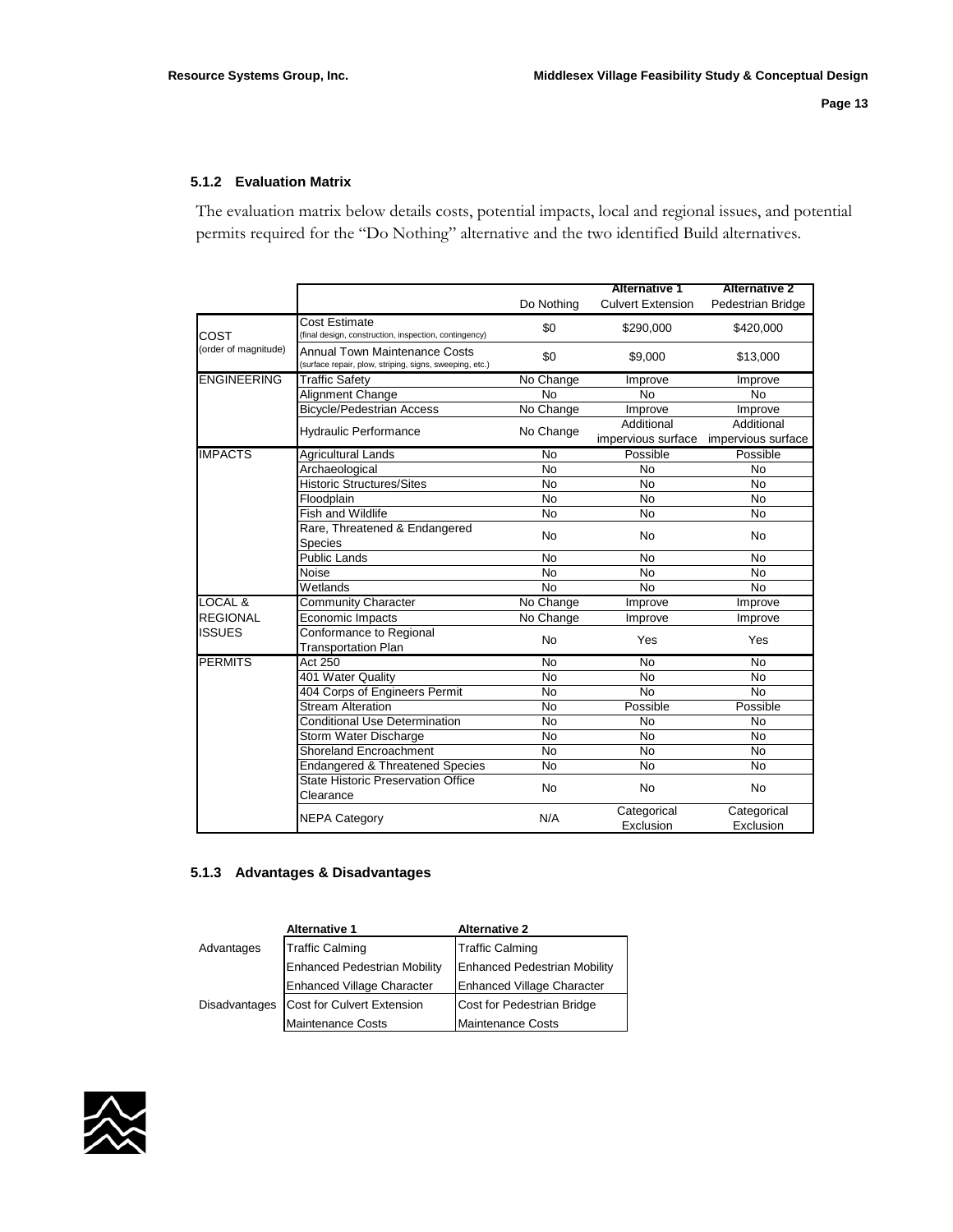#### **5.2 SECTION B**

Section B encompasses the segment of US 2 from north of the Depot to Church Street. Only one alternative has been developed for this segment which includes a concrete sidewalk with granite curbing along the south side of US 2 between the Depot and Town Hall, crosswalks at the Depot (if necessary) and at Church Street, parking stall striping at Town Hall, a reduced curve radius on the north side of Church Street at US 2, and an expansion of the existing storm drainage system up to the hill crest at the Depot. The Depot enhancements shown in the plans are conceptual and should be refined once the use of the building becomes clear.

Along the south side of US 2 from the Depot south approximately 250 feet is a relatively steep berm with white pine trees set approximately 10-15 feet off of the edge of pavement. Based on public input, the conceptual design brings the sidewalk down along the edge of pavement with a retaining wall cut into the berm to avoid cutting any of the tress. The preliminary cost estimate below includes replacement costs for 14 trees, should the trees be damaged during construction or by the retaining wall.

#### **5.2.1 Preliminary Cost Estimate**

The preliminary cost estimates below include costs associated with final design, construction, construction inspection, municipal project management, and a 10% contingency. The cost estimate does not include any costs associated with the Depot enhancements shown in the plans.

| Element                          | Quantity       | Units                         | Cost/Unit     | Subtotal  |
|----------------------------------|----------------|-------------------------------|---------------|-----------|
| Concrete Sidewalk & Granite Curb | 770            | I.f.                          | \$140         | \$107,800 |
| <b>Crosswalk Striping</b>        | 4              | each                          | \$200         | \$800     |
| Sign & pole                      | $\overline{2}$ | each                          | \$200         | \$400     |
| <b>Retaining Wall</b>            | 250            | l.f.                          | \$80          | \$20,000  |
| Maple/Oak Tree (6" or larger)    | 14             | each                          | \$500         | \$7,000   |
| Excavation                       | 544            | cubic yard                    | \$20          | \$10,889  |
| Underdrain                       | 300            | lf                            | \$30          | \$9,000   |
| Drop inlet                       | 2              | each                          | \$1,000       | \$2,000   |
|                                  |                |                               | Construction: | \$157,889 |
|                                  |                |                               | Engineering:  | \$31,578  |
|                                  |                |                               | Inspection:   | \$15,789  |
|                                  |                | Municipal Project Management: |               | \$18,947  |
|                                  |                |                               | Contingency:  | \$15,789  |
|                                  |                |                               | <b>TOTAL:</b> | \$239,991 |

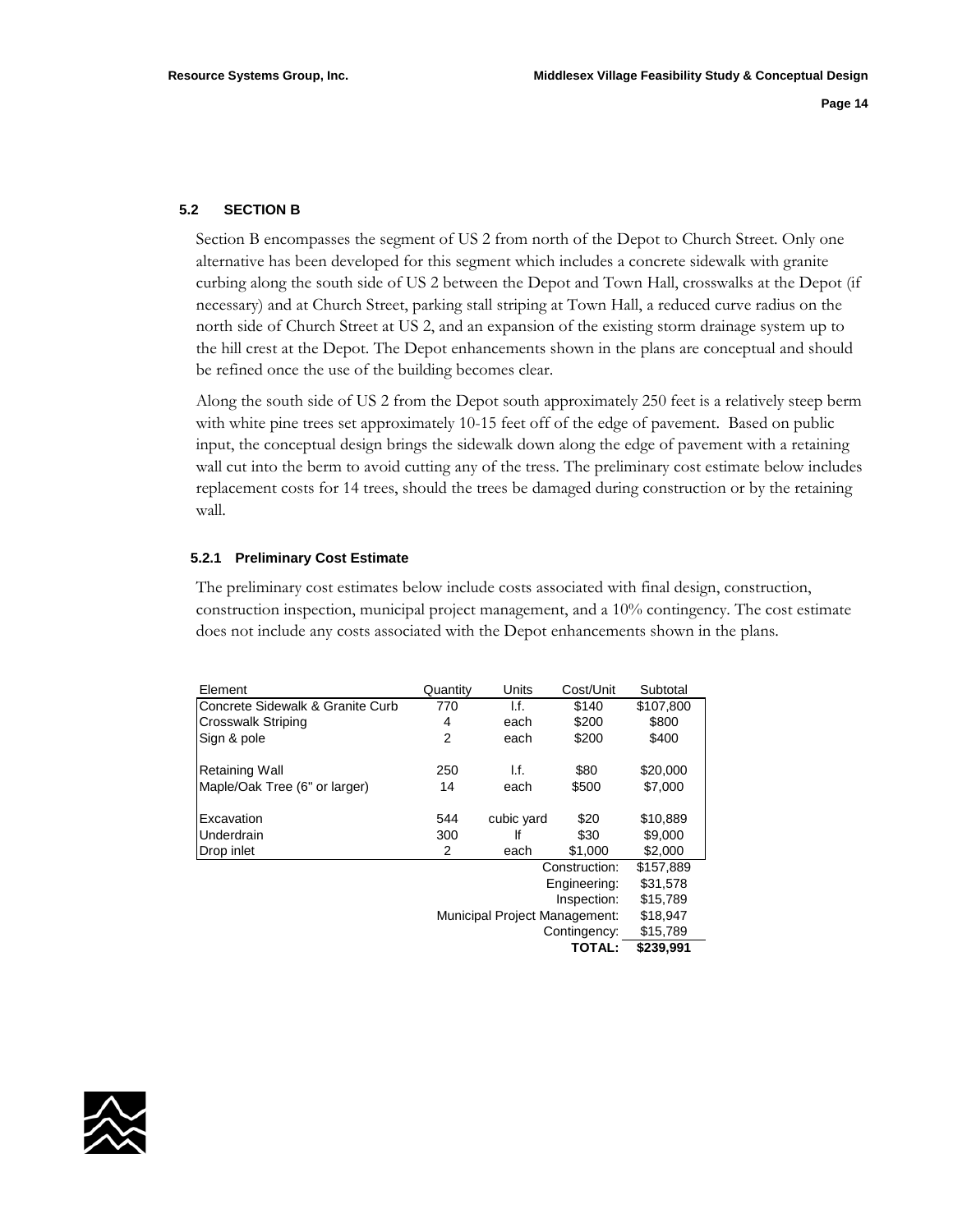#### **5.2.2 Evaluation Matrix**

The evaluation matrix below details costs, potential impacts, local and regional issues, and potential permits required for the "Do Nothing" alternative and the identified Build alternative.

|                      |                                                                                          | Do Nothing | Alternative 1                    |
|----------------------|------------------------------------------------------------------------------------------|------------|----------------------------------|
| COST                 | Cost Estimate*<br>(final design, construction, inspection, contingency)                  | \$0        | \$240,000                        |
| (order of magnitude) | Annual Town Maintenance Costs<br>(surface repair, plow, striping, signs, sweeping, etc.) | \$0        | \$7,000                          |
| <b>ENGINEERING</b>   | <b>Traffic Safety</b>                                                                    | No Change  | Improve                          |
|                      | Alignment Change                                                                         | <b>No</b>  | No                               |
|                      | <b>Bicycle/Pedestrian Access</b>                                                         | No Change  | Improve                          |
|                      | <b>Hydraulic Performance</b>                                                             | No Change  | Additional<br>impervious surface |
| <b>IMPACTS</b>       | <b>Agricultural Lands</b>                                                                | <b>No</b>  | Possible                         |
|                      | Archaeological                                                                           | <b>No</b>  | <b>No</b>                        |
|                      | <b>Historic Structures/Sites</b>                                                         | <b>No</b>  | <b>No</b>                        |
|                      | Floodplain                                                                               | <b>No</b>  | <b>No</b>                        |
|                      | Fish and Wildlife                                                                        | <b>No</b>  | <b>No</b>                        |
|                      | Rare, Threatened & Endangered<br><b>Species</b>                                          | <b>No</b>  | <b>No</b>                        |
|                      | <b>Public Lands</b>                                                                      | <b>No</b>  | <b>No</b>                        |
|                      | Noise                                                                                    | <b>No</b>  | N <sub>o</sub>                   |
|                      | Wetlands                                                                                 | <b>No</b>  | <b>No</b>                        |
| LOCAL &              | Community Character                                                                      | No Change  | Improve                          |
| <b>REGIONAL</b>      | Economic Impacts                                                                         | No Change  | Improve                          |
| <b>ISSUES</b>        | Conformance to Regional<br><b>Transportation Plan</b>                                    | <b>No</b>  | Yes                              |
| <b>PERMITS</b>       | Act 250                                                                                  | <b>No</b>  | No                               |
|                      | 401 Water Quality                                                                        | <b>No</b>  | <b>No</b>                        |
|                      | 404 Corps of Engineers Permit                                                            | <b>No</b>  | <b>No</b>                        |
|                      | <b>Stream Alteration</b>                                                                 | <b>No</b>  | No                               |
|                      | <b>Conditional Use Determination</b>                                                     | <b>No</b>  | No                               |
|                      | Storm Water Discharge                                                                    | <b>No</b>  | <b>No</b>                        |
|                      | Shoreland Encroachment                                                                   | No         | No                               |
|                      | Endangered & Threatened Species                                                          | <b>No</b>  | No                               |
|                      | State Historic Preservation Office<br>Clearance                                          | No         | No                               |
|                      | <b>NEPA Category</b>                                                                     | N/A        | Categorical<br>Exclusion         |

\* Does not include cost for Depot enhancements

#### **5.2.3 Advantages & Disadvantages**

| Advantages    | <b>Traffic Calming</b>                         |
|---------------|------------------------------------------------|
|               | Improvements to Depot                          |
|               | Defined Town Hall Parking                      |
|               | Enhanced Pedestrian Mobility                   |
|               | <b>Enhanced Village Character</b>              |
| Disadvantages |                                                |
|               | <b>Construction Costs</b><br>Maintenance Costs |

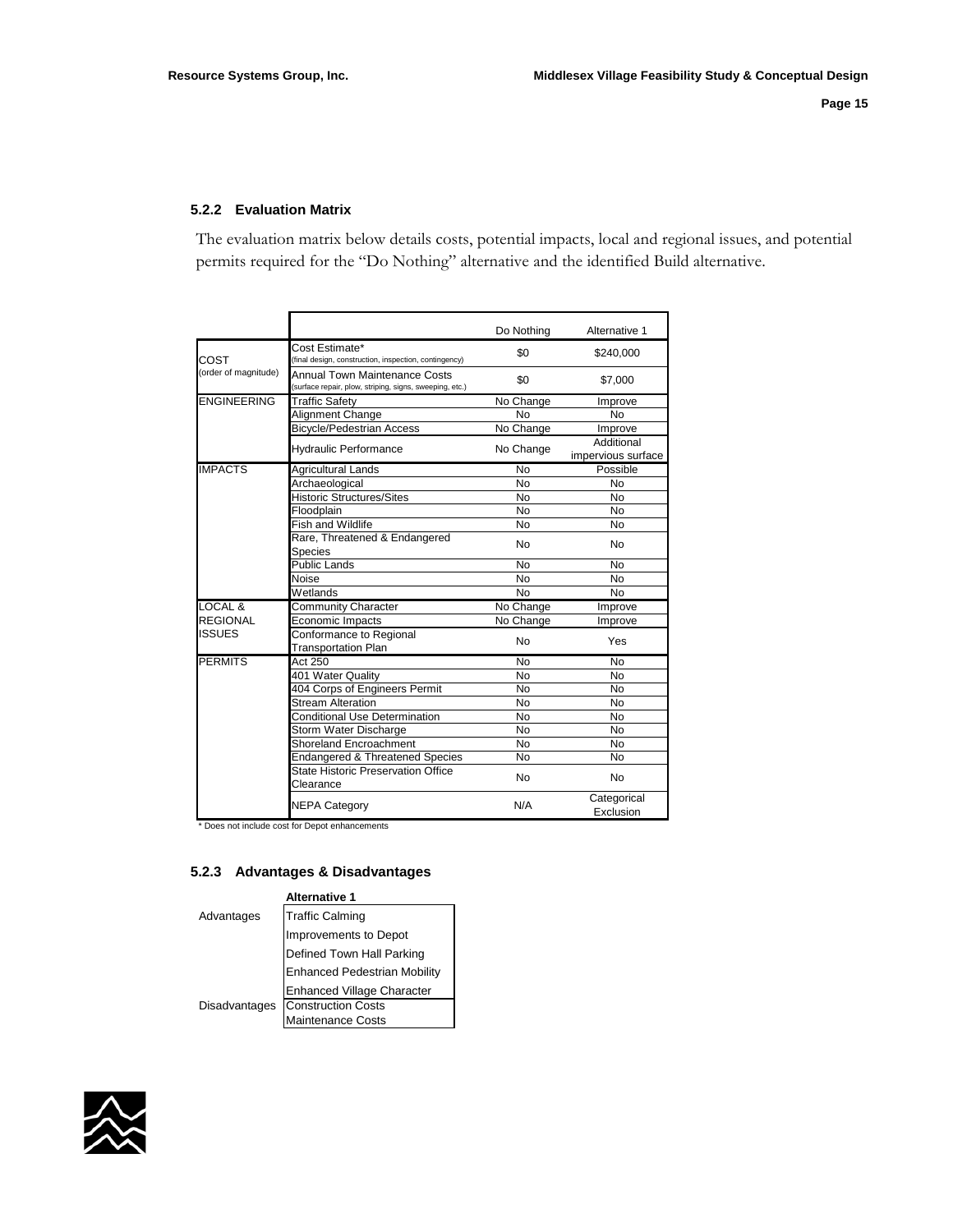#### **5.3 SECTION C**

Section C encompasses the segment of US 2 Church Street to VT 100B and includes the Country Store. The conceptual design includes a new concrete sidewalk with granite curbing along the south side of US 2 between Town Hall and the Country Store, a narrowed access off of US 2 to the Country Store, a bus pull-off and shelter, a raised and textured speed table in the Country Store access drive to discourage cut-through traffic, and new pedestal lights along the length of the section.

The conceptual design shows a new tourist information center located on the Town-owned parcel between the Country Store and Town Hall. The idea for this facility grew out of planning efforts for the VT 100B scenic byway corridor which identified this as a good location. However, the Town of Middlesex is currently conducting a municipal facilities assessment to identify potential locations for a new fire station and Town Hall. As this assessment may identify the same parcel for these facilities, the design shown on the conceptual plans should be revisited once the municipal facilities assessment has been completed.

The sidewalk segment between the Country Store and the Town Hall has been identified by the Steering Committee and the residents as the highest priority recommendation. The residents would like to see the sidewalk move forward, even though the plans for the town parcel between the Country Store and Town Hall have not been finalized.

#### **5.3.1 Preliminary Cost Estimate**

The preliminary cost estimates below include costs associated with final design, construction, construction inspection, municipal project management, and a 10% contingency. The cost estimate does not include any costs associated with the tourist information center shown in the plans.

| Element                           | Quantity       | Units | Cost/Unit                     | Subtotal  |
|-----------------------------------|----------------|-------|-------------------------------|-----------|
| Concrete Sidewalk & Granite Curb  | 830            | I.f.  | \$140                         | \$116,200 |
| <b>Crosswalk Striping</b>         | 2              | each  | \$200                         | \$400     |
| Sign and Pole                     | $\overline{2}$ | each  | \$200                         | \$400     |
| <b>Bus Shelter</b>                | 2              | each  | \$1,000                       | \$2,000   |
| Pedestal Lights                   | 10             | each  | \$2,300                       | \$23,000  |
| Speed Table                       | 1              | each  | \$2,000                       | \$2,000   |
| <b>Expanded Store Parking</b>     |                | each  | \$10,000                      | \$10,000  |
| Granite Curbing to Define Parking | 135            | I.f.  | \$53                          | \$7,155   |
| Relocate Drop Inlet               | 1              | each  | \$2,000                       | \$2,000   |
|                                   |                |       | Construction:                 | \$163,155 |
|                                   |                |       | Engineering:                  | \$32,631  |
|                                   |                |       | Inspection:                   | \$16,316  |
|                                   |                |       | Municipal Project Management: | \$19,579  |
|                                   |                |       | Contingency:                  | \$16,316  |
|                                   |                |       | <b>TOTAL:</b>                 | \$247,996 |

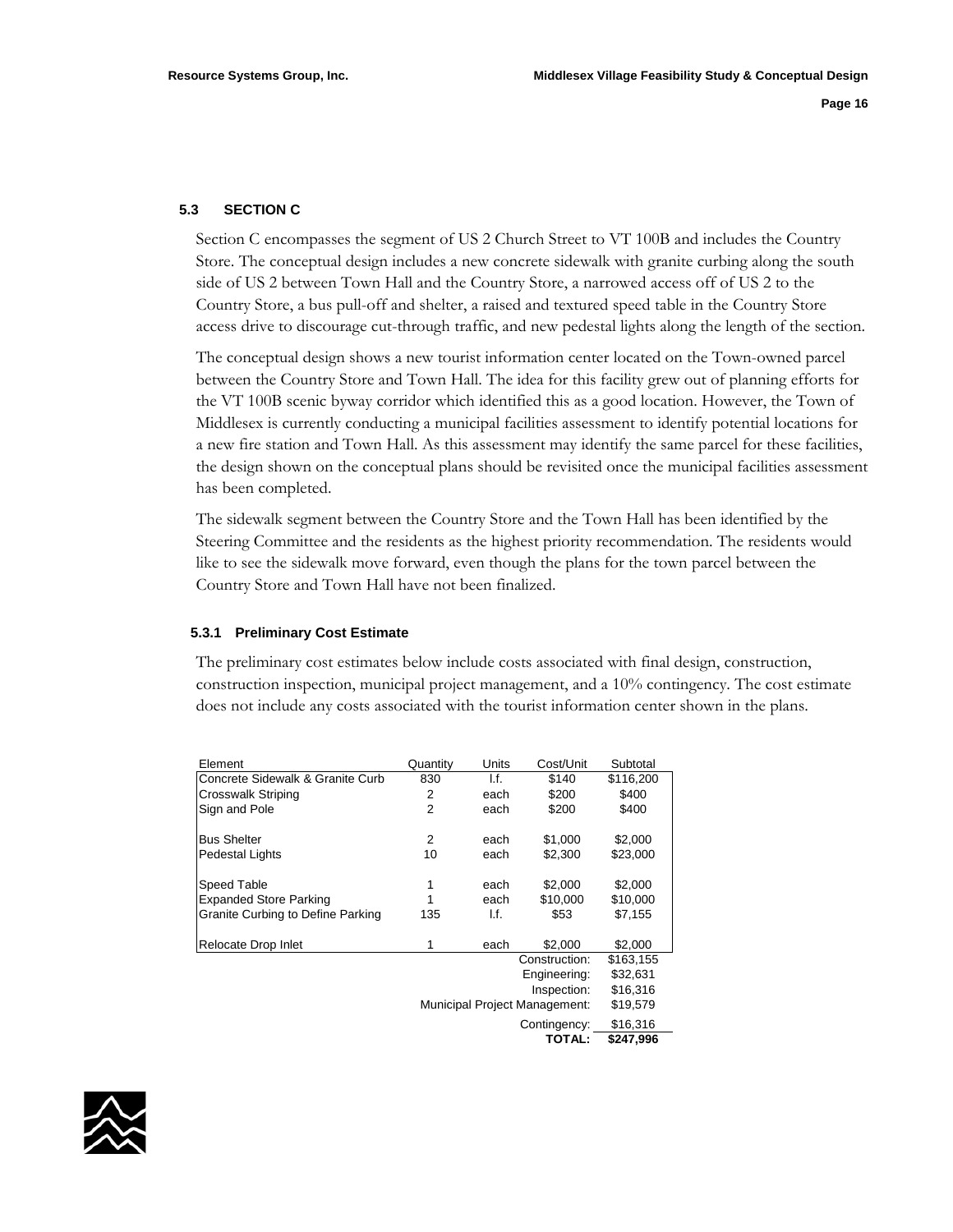#### **5.3.2 Evaluation Matrix**

The evaluation matrix below details costs, potential impacts, local and regional issues, and potential permits required for the "Do Nothing" alternative and the identified Build alternative.

|                      |                                                                                          | Do Nothing     | Alternative 1                    |
|----------------------|------------------------------------------------------------------------------------------|----------------|----------------------------------|
| COST                 | Cost Estimate*<br>(final design, construction, inspection, contingency)                  | \$0            | \$250,000                        |
| (order of magnitude) | Annual Town Maintenance Costs<br>(surface repair, plow, striping, signs, sweeping, etc.) | \$0            | \$8,000                          |
| <b>ENGINEERING</b>   | Traffic Safety                                                                           | No Change      | Improve                          |
|                      | Alignment Change                                                                         | No             | No                               |
|                      | <b>Bicycle/Pedestrian Access</b>                                                         | No Change      | Improve                          |
|                      | <b>Hydraulic Performance</b>                                                             | No Change      | Additional<br>impervious surface |
| <b>IMPACTS</b>       | <b>Agricultural Lands</b>                                                                | No             | Possible                         |
|                      | Archaeological                                                                           | N <sub>0</sub> | <b>No</b>                        |
|                      | <b>Historic Structures/Sites</b>                                                         | <b>No</b>      | <b>No</b>                        |
|                      | Floodplain                                                                               | N <sub>o</sub> | 500-Year Zone                    |
|                      | Fish and Wildlife                                                                        | <b>No</b>      | No                               |
|                      | Rare, Threatened & Endangered<br><b>Species</b>                                          | No             | <b>No</b>                        |
|                      | <b>Public Lands</b>                                                                      | <b>No</b>      | <b>No</b>                        |
|                      | Noise                                                                                    | N <sub>0</sub> | N <sub>o</sub>                   |
|                      | Wetlands                                                                                 | No             | <b>No</b>                        |
| LOCAL &              | <b>Community Character</b>                                                               | No Change      | Improve                          |
| <b>REGIONAL</b>      | Economic Impacts                                                                         | No Change      | Improve                          |
| <b>ISSUES</b>        | Conformance to Regional<br><b>Transportation Plan</b>                                    | <b>No</b>      | Yes                              |
| <b>PERMITS</b>       | <b>Act 250</b>                                                                           | No             | No                               |
|                      | 401 Water Quality                                                                        | No             | No                               |
|                      | 404 Corps of Engineers Permit                                                            | No             | No                               |
|                      | <b>Stream Alteration</b>                                                                 | No             | No                               |
|                      | <b>Conditional Use Determination</b>                                                     | No             | No                               |
|                      | Storm Water Discharge                                                                    | No             | <b>No</b>                        |
|                      | <b>Shoreland Encroachment</b>                                                            | No             | No                               |
|                      | <b>Endangered &amp; Threatened Species</b>                                               | No             | <b>No</b>                        |
|                      | State Historic Preservation Office<br>Clearance                                          | No             | No                               |
|                      | <b>NEPA Category</b>                                                                     | N/A            | Categorical<br>Exclusion         |

\* Does not include cost for Tourist Information Center enhancements

#### **5.3.3 Advantages & Disadvantages**

| Advantages    | Improve Country Store access & parking |
|---------------|----------------------------------------|
|               | Enhanced pedestrian mobility           |
|               | Enhanced village character             |
|               | Enhanced transit access                |
|               | New tourist center                     |
|               |                                        |
| Disadvantages | Additional curb cut for tourist center |
|               | Construction costs                     |
|               | Maintenance costs                      |

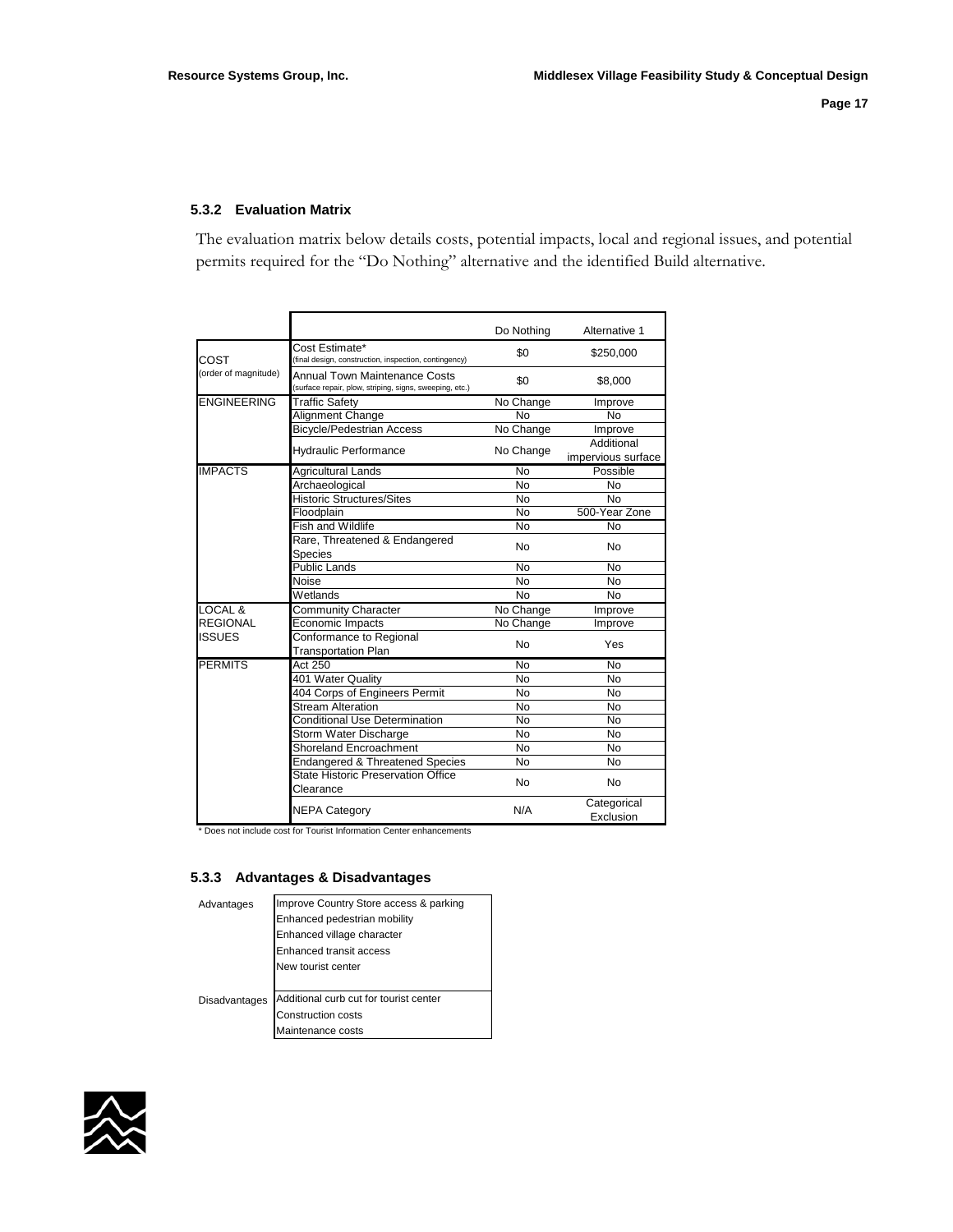#### **5.4 SECTION D**

Section D focuses on the US 2-VT 100B intersection. Alternative 1 keeps the existing traffic control (stop on VT 100B approach) with a raised median at the VT 100B approach and new signs to warn northbound drivers of the approaching stop-controlled intersection. Alternative 2 reconfigures the intersection as a roundabout with 1 105 foot inscribed diameter, a one-lane 20 foot circulating roadway, 5 foot truck apron, and 27.5 foot radius raised center island. Alternative 3 replaces the existing control with an all-way stop control. Based on the most recent VTrans traffic count (2004), the volumes at the intersection do not meet the MUTCD warrants for an all-way stop. However, this count data is based on May volumes. It is conceivable that volumes during the busier fall tourist and winter ski seasons may meet the warrants.

Public input at the Alternative Public Meeting indicated that the all-way stop control was the preferred alternative as it would also serve to slow traffic through the village. Some meeting participants thought that the roundabout will create a definitive gateway in the village and will help to slow traffic. Others felt it was too large for the location and the village would be giving up important green space for a larger transportation facility.

#### **5.4.1 Preliminary Cost Estimates**

The preliminary cost estimates below include costs associated with final design, construction, construction inspection, municipal project management, and a 10% contingency for the roundabout alternative. The cost estimates for the two stop-controlled alternatives show only construction costs, since they are relatively minor improvements and may be able to be implemented by VTrans District maintenance crews.

#### **ALTERNATIVE 1: Existing Control**

| Element                  | Quantitv | Units | Cost/Unit | Subtotal |
|--------------------------|----------|-------|-----------|----------|
| Granite Curb for Islands | 90       |       | \$53      | \$4.770  |
| Sign & Pole              |          | each  | \$200     | \$600    |
|                          |          |       | TOTAL:    | \$5.370  |

#### **ALTERNATIVE 2: Roundabout**

| Element         | Quantity                      | Units    | Cost/Unit     | Subtotal  |
|-----------------|-------------------------------|----------|---------------|-----------|
| 105' Roundabout |                               | each     | \$150,000     | \$150,000 |
|                 |                               |          | Construction: | \$150,000 |
|                 |                               |          | Engineering:  | \$30,000  |
|                 |                               |          | Inspection:   | \$15,000  |
|                 | Municipal Project Management: | \$18,000 |               |           |
|                 |                               |          | Contingency:  | \$15,000  |
|                 |                               |          | <b>TOTAL:</b> | \$228,000 |
|                 |                               |          |               |           |

#### **ALTERNATIVE 3: All-Way Stop**

| Element                  | Quantity | Units | Cost/Unit     | Subtotal |  |
|--------------------------|----------|-------|---------------|----------|--|
| Granite Curb for Islands | 90       | I.f.  | \$53          | \$4.770  |  |
| Stop Bar Striping        |          | each  | \$500         | 1000     |  |
| Sign & Pole              | 3        | each  | \$200         | \$600    |  |
|                          |          |       | <b>TOTAL:</b> | \$6,370  |  |

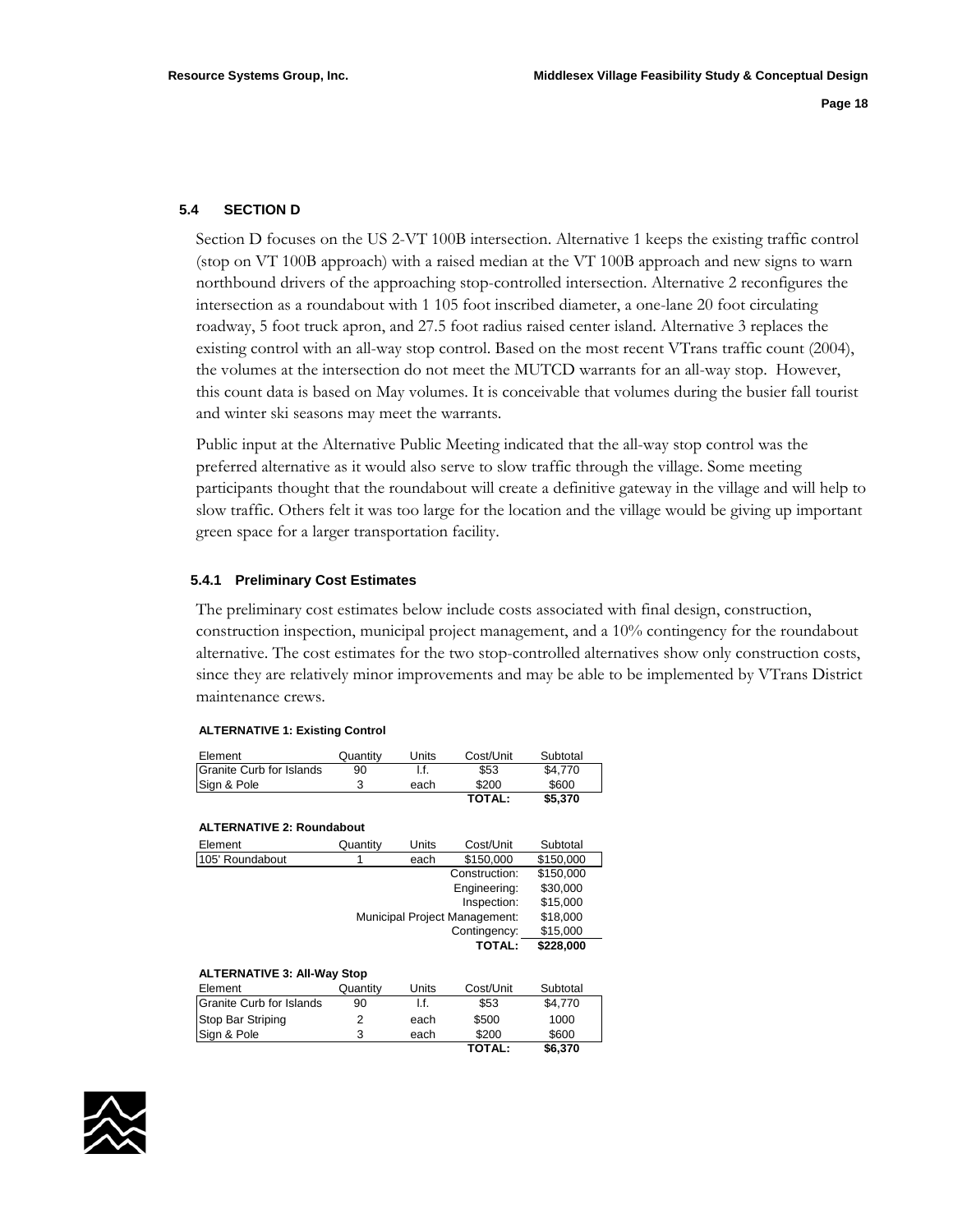#### **5.4.2 Evaluation Matrix**

The evaluation matrix below details costs, potential impacts, local and regional issues, and potential permits required for the "Do Nothing" alternative and the identified Build alternative.

|                      |                                                                                                 |            | <b>Alternative 1</b>     | <b>Alternative 2</b>     | <b>Alternative 3</b>     |
|----------------------|-------------------------------------------------------------------------------------------------|------------|--------------------------|--------------------------|--------------------------|
|                      |                                                                                                 | Do Nothing | <b>Existing Control</b>  | Roundabout               | All-Way Stop             |
| COST                 | Cost Estimate<br>(final design, construction, inspection, contingency)                          | \$0        | \$5,000                  | \$228,000                | \$6,000                  |
| (order of magnitude) | <b>Annual Town Maintenance Costs</b><br>(surface repair, plow, striping, signs, sweeping, etc.) | \$0        | \$200                    | \$6,800                  | \$200                    |
| <b>ENGINEERING</b>   | <b>Traffic Safety</b>                                                                           | No Change  | Improve                  | Improve                  | Improve                  |
|                      | Alignment Change                                                                                | No         | No                       | <b>No</b>                | <b>No</b>                |
|                      | <b>Bicycle/Pedestrian Access</b>                                                                | No Change  | No Change                | No Change                | Improve                  |
|                      | <b>Hydraulic Performance</b>                                                                    | No Change  | No Change                | No Change                | No Change                |
| <b>IMPACTS</b>       | <b>Agricultural Lands</b>                                                                       | No         | Possible                 | Possible                 | Possible                 |
|                      | Archaeological                                                                                  | <b>No</b>  | No                       | No                       | <b>No</b>                |
|                      | <b>Historic Structures/Sites</b>                                                                | <b>No</b>  | No                       | <b>No</b>                | <b>No</b>                |
|                      | Floodplain                                                                                      | <b>No</b>  | 500-Year Zone            | 500-Year Zone            | 500-Year Zone            |
|                      | Fish and Wildlife                                                                               | <b>No</b>  | No                       | No                       | <b>No</b>                |
|                      | Rare, Threatened & Endangered<br>Species                                                        | No         | No                       | <b>No</b>                | <b>No</b>                |
|                      | <b>Public Lands</b>                                                                             | <b>No</b>  | No                       | No                       | <b>No</b>                |
|                      | Noise                                                                                           | <b>No</b>  | <b>No</b>                | <b>No</b>                | <b>No</b>                |
|                      | Wetlands                                                                                        | <b>No</b>  | <b>No</b>                | <b>No</b>                | <b>No</b>                |
| LOCAL &              | <b>Community Character</b>                                                                      | No Change  | Improve                  | Improve                  | Improve                  |
| <b>REGIONAL</b>      | Economic Impacts                                                                                | No Change  | Improve                  | Improve                  | Improve                  |
| <b>ISSUES</b>        | Conformance to Regional<br><b>Transportation Plan</b>                                           | No         | Yes                      | Yes                      | Yes                      |
| <b>PERMITS</b>       | Act 250                                                                                         | <b>No</b>  | <b>No</b>                | No                       | <b>No</b>                |
|                      | 401 Water Quality                                                                               | <b>No</b>  | No                       | No                       | <b>No</b>                |
|                      | 404 Corps of Engineers Permit                                                                   | <b>No</b>  | <b>No</b>                | <b>No</b>                | <b>No</b>                |
|                      | <b>Stream Alteration</b>                                                                        | <b>No</b>  | No                       | <b>No</b>                | <b>No</b>                |
|                      | <b>Conditional Use Determination</b>                                                            | <b>No</b>  | No                       | <b>No</b>                | <b>No</b>                |
|                      | Storm Water Discharge                                                                           | No         | No                       | No                       | <b>No</b>                |
|                      | Shoreland Encroachment                                                                          | No         | No                       | No                       | <b>No</b>                |
|                      | <b>Endangered &amp; Threatened Species</b>                                                      | <b>No</b>  | No                       | <b>No</b>                | <b>No</b>                |
|                      | State Historic Preservation Office<br>Clearance                                                 | No         | No                       | No                       | <b>No</b>                |
|                      | <b>NEPA Category</b>                                                                            | N/A        | Categorical<br>Exclusion | Categorical<br>Exclusion | Categorical<br>Exclusion |

#### **5.4.3 Level of Service**

Table 2 below shows the Level of Service (LOS) and average delay for each approach under 2025 design hour conditions. The Vermont State Design Standards call for intersections designed in villages to operate at LOS C or better. The northbound movement with existing traffic control and the eastbound movement with all-way stop control operate under this threshold under 2025 design hour conditions.

#### *Table 2: 2025 Design Hour Level of Service and Average Delay*

|                    | <b>Existing Traffic Control</b><br>LOS<br>Avg. Delay |                   |     | Roundabout |     | All-Way Stop |
|--------------------|------------------------------------------------------|-------------------|-----|------------|-----|--------------|
|                    |                                                      |                   | LOS | Avg. Delay | LOS | Avg. Delay   |
| Northbound VT 100B | F                                                    | <b>76 seconds</b> | B   | 12 seconds | C   | 20 seconds   |
| Eastbound US 2     | A                                                    | 0 seconds         | А   | 8 seconds  | D   | 32 seconds   |
| Westbound US 2     | А                                                    | 4 seconds         | в   | 11 seconds | C   | 15 seconds   |

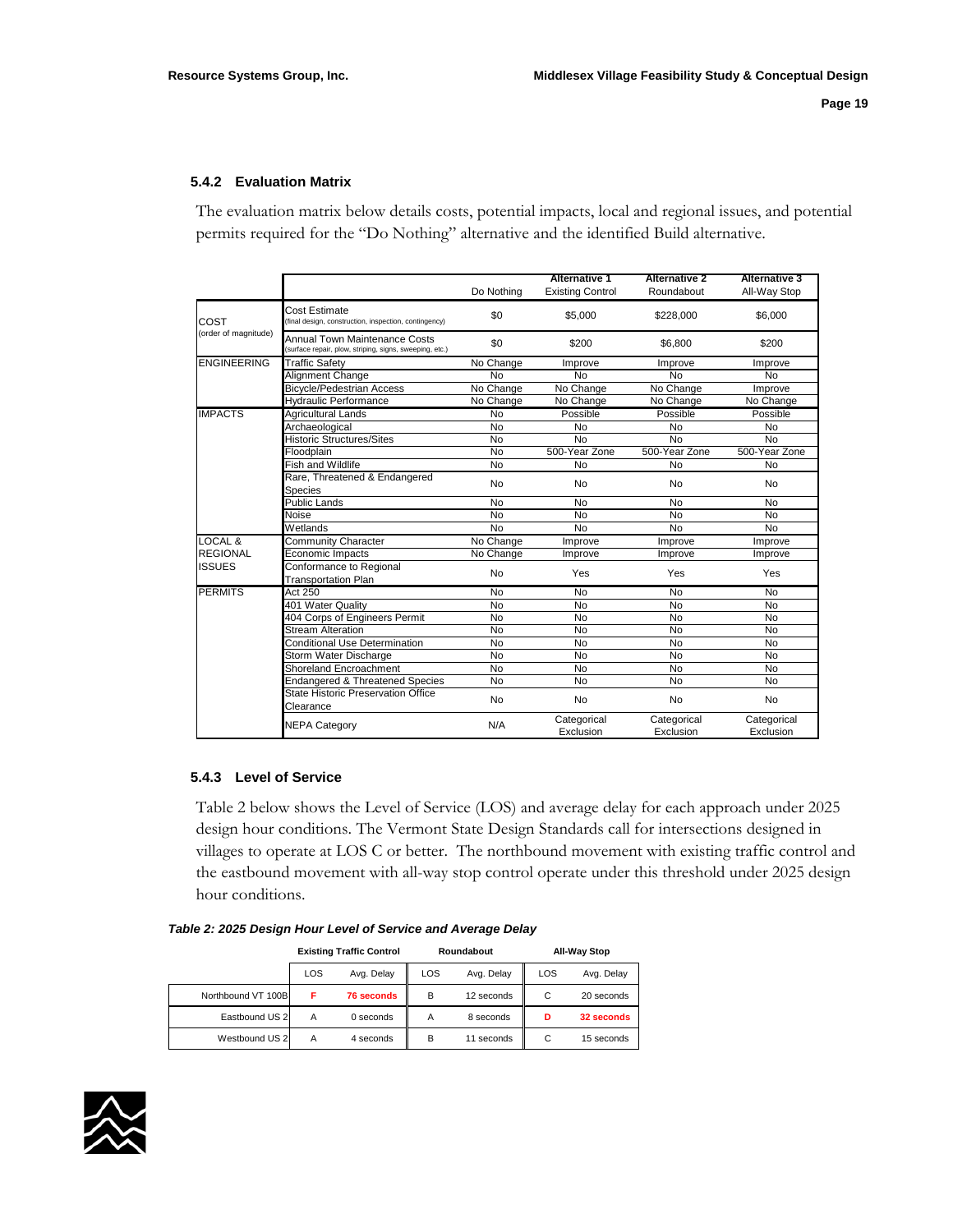#### **5.5 SECTION E**

Section E encompasses the eastern gateway to the Village along US 2. The recommendations developed for this section include a defined gateway with a splitter island, narrowed shoulders, and a gateway sign located outside the state right-of-way. Once the traffic calming elements are in place, a new VTrans speed study should be conducted to determine whether re-posting the speed limit at 30 miles per hour through the village is appropriate.

#### **5.5.1 Preliminary Cost Estimate**

The preliminary cost estimates below show only construction costs, since they are relatively minor improvements and may be able to be implemented by VTrans District maintenance crews.

| Element                 | Quantity | Units | Cost/Unit | Subtotal |
|-------------------------|----------|-------|-----------|----------|
| Gateway Sign            |          | each  | \$1.500   | \$1.500  |
| Granite Curb for Island | 75       | l.f.  | \$53      | \$3,975  |
| Sign and Pole           |          | each  | \$200     | \$400    |
| Striping                |          | each  | \$500     | \$500    |
|                         |          |       |           | \$6.375  |

#### **5.5.2 Evaluation Matrix**

The evaluation matrix below details costs, potential impacts, local and regional issues, and potential permits required for the "Do Nothing" alternative and the identified Build alternative.

|                      |                                                                                          | Do Nothing | Alternative 1            |
|----------------------|------------------------------------------------------------------------------------------|------------|--------------------------|
| COST                 | Cost Estimate<br>(final design, construction, inspection, contingency)                   | \$0        | \$6,000                  |
| (order of magnitude) | Annual Town Maintenance Costs<br>(surface repair, plow, striping, signs, sweeping, etc.) | \$0        | \$200                    |
| <b>ENGINEERING</b>   | <b>Traffic Safety</b>                                                                    | No Change  | Improve                  |
|                      | Alignment Change                                                                         | No         | No                       |
|                      | <b>Bicycle/Pedestrian Access</b>                                                         | No Change  | No Change                |
|                      | <b>Hydraulic Performance</b>                                                             | No Change  | No Change                |
| <b>IMPACTS</b>       | Agricultural Lands                                                                       | No         | Possible                 |
|                      | Archaeological                                                                           | No         | No                       |
|                      | <b>Historic Structures/Sites</b>                                                         | No         | <b>No</b>                |
|                      | Floodplain                                                                               | No         | <b>Yes</b>               |
|                      | Fish and Wildlife                                                                        | No         | No                       |
|                      | Rare, Threatened & Endangered<br>Species                                                 | No         | No                       |
|                      | Public Lands                                                                             | No         | <b>No</b>                |
|                      | Noise                                                                                    | No         | <b>No</b>                |
|                      | Wetlands                                                                                 | No         | No                       |
| LOCAL &              | <b>Community Character</b>                                                               | No Change  | Improve                  |
| REGIONAL             | Economic Impacts                                                                         | No Change  | Improve                  |
| ISSUES               | Conformance to Regional<br><b>Transportation Plan</b>                                    | No         | Yes                      |
| <b>PERMITS</b>       | <b>Act 250</b>                                                                           | No         | No                       |
|                      | 401 Water Quality                                                                        | No         | No                       |
|                      | 404 Corps of Engineers Permit                                                            | No         | No                       |
|                      | Stream Alteration                                                                        | No         | No                       |
|                      | Conditional Use Determination                                                            | No         | No                       |
|                      | Storm Water Discharge                                                                    | No         | No                       |
|                      | Shoreland Encroachment                                                                   | No         | No                       |
|                      | <b>Endangered &amp; Threatened Species</b>                                               | No         | No                       |
|                      | State Historic Preservation Office<br>Clearance                                          | No         | No                       |
|                      | <b>NEPA Category</b>                                                                     | N/A        | Categorical<br>Exclusion |

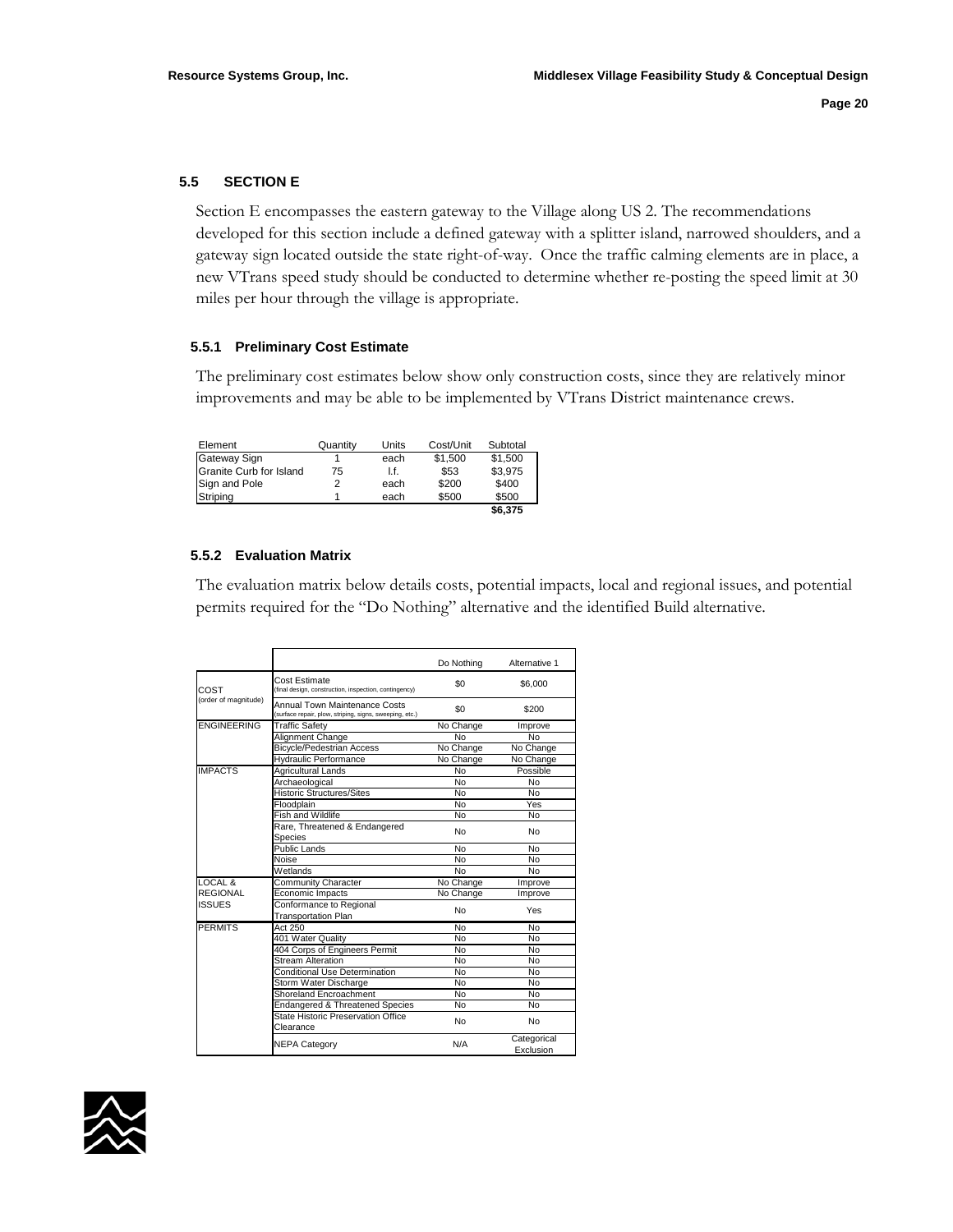#### **5.6 SECTION F**

Section F encompasses the southern gateway to the Village along VT 100B from River Road to US 2. The recommendations developed for this section include a defined gateway with a splitter island, narrowed shoulders, and a gateway sign located outside the state right-of-way, a concrete sidewalk and granite curb along the western side of VT 100B from the Country Store across the bridge to the canoe portage, and new pedestal lights along the sidewalk and across the Winooski River bridge.

Once the traffic calming elements are in place, a new VTrans speed study should be conducted to determine whether re-posting the speed limit at 30 miles per hour through the village is appropriate.

#### **5.6.1 Preliminary Cost Estimate**

The preliminary cost estimates below include costs associated with final design, construction, construction inspection, municipal project management, and a 10% contingency.

| Element                          | Quantity                             | Units      | Cost/Unit     | Subtotal  |
|----------------------------------|--------------------------------------|------------|---------------|-----------|
| Concrete Sidewalk & Granite Curb | 850                                  | l.f.       | \$140         | \$119,000 |
| Sign and Pole                    | 2                                    | each       | \$200         | \$400     |
| <b>Pedestal Lights</b>           | 12                                   | each       | \$2,300       | \$27,600  |
| Granite Curb for Island          | 100                                  | l.f.       | \$53          | \$5,300   |
| Gateway Sign                     | 1                                    | each       | \$1,500       | \$1,500   |
| Excavation                       | 544                                  | cubic yard | \$20          | \$10,880  |
| Underdrain                       | 300                                  | lf         | \$30          | \$9,000   |
| Drop inlet                       | 4                                    | each       | \$1,000       | \$4,000   |
|                                  |                                      |            | Construction: | \$177,680 |
|                                  | Engineering:                         |            |               | \$35,536  |
|                                  |                                      | \$17,768   |               |           |
|                                  | <b>Municipal Project Management:</b> |            |               | \$21,322  |
|                                  |                                      |            | Contingency:  | \$17,768  |
|                                  |                                      |            | <b>TOTAL:</b> | \$270,074 |

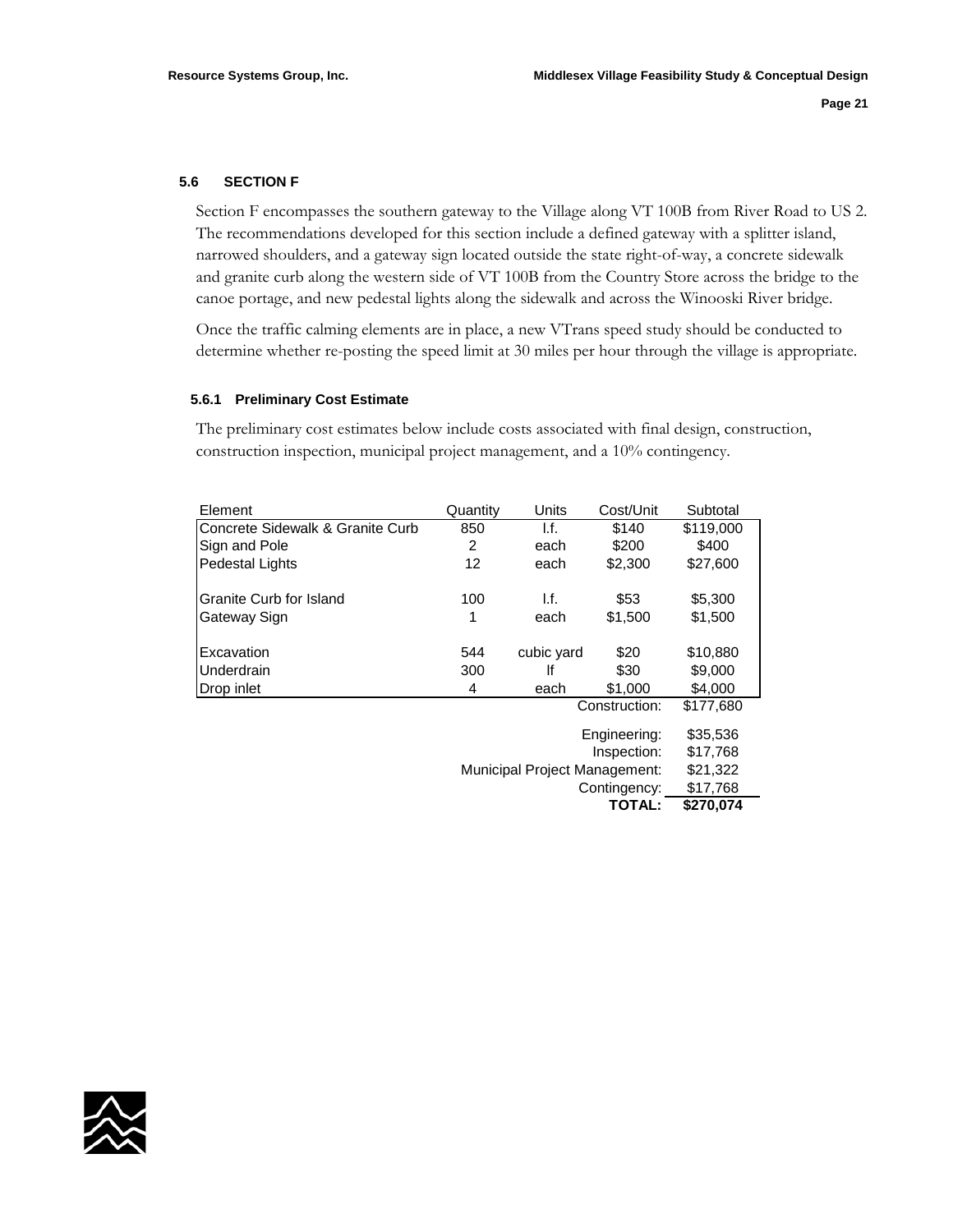#### **5.6.2 Evaluation Matrix**

The evaluation matrix below details costs, potential impacts, local and regional issues, and potential permits required for the "Do Nothing" alternative and the identified Build alternative.

|                      |                                                                                          | Do Nothing     | Alternative 1                    |
|----------------------|------------------------------------------------------------------------------------------|----------------|----------------------------------|
| COST                 | Cost Estimate<br>(final design, construction, inspection, contingency)                   | \$0            | \$270,000                        |
| (order of magnitude) | Annual Town Maintenance Costs<br>(surface repair, plow, striping, signs, sweeping, etc.) | \$0            | \$8,000                          |
| <b>ENGINEERING</b>   | <b>Traffic Safety</b>                                                                    | No Change      | Improve                          |
|                      | Alignment Change                                                                         | <b>No</b>      | <b>No</b>                        |
|                      | <b>Bicycle/Pedestrian Access</b>                                                         | No Change      | Improve                          |
|                      | <b>Hydraulic Performance</b>                                                             | No Change      | Additional<br>impervious surface |
| <b>IMPACTS</b>       | Agricultural Lands                                                                       | No             | Possible                         |
|                      | Archaeological                                                                           | <b>No</b>      | No                               |
|                      | <b>Historic Structures/Sites</b>                                                         | No             | <b>No</b>                        |
|                      | Floodplain                                                                               | <b>No</b>      | Possible                         |
|                      | Fish and Wildlife                                                                        | <b>No</b>      | <b>No</b>                        |
|                      | Rare, Threatened & Endangered<br>Species                                                 | <b>No</b>      | <b>No</b>                        |
|                      | <b>Public Lands</b>                                                                      | <b>No</b>      | <b>No</b>                        |
|                      | Noise                                                                                    | <b>No</b>      | <b>No</b>                        |
|                      | Wetlands                                                                                 | <b>No</b>      | <b>No</b>                        |
| <b>LOCAL &amp;</b>   | <b>Community Character</b>                                                               | No Change      | Improve                          |
| <b>REGIONAL</b>      | Economic Impacts                                                                         | No Change      | Improve                          |
| <b>ISSUES</b>        | Conformance to Regional<br><b>Transportation Plan</b>                                    | <b>No</b>      | Yes                              |
| <b>PERMITS</b>       | Act 250                                                                                  | <b>No</b>      | <b>No</b>                        |
|                      | 401 Water Quality                                                                        | N <sub>o</sub> | <b>No</b>                        |
|                      | 404 Corps of Engineers Permit                                                            | N <sub>o</sub> | <b>No</b>                        |
|                      | <b>Stream Alteration</b>                                                                 | <b>No</b>      | <b>No</b>                        |
|                      | <b>Conditional Use Determination</b>                                                     | <b>No</b>      | <b>No</b>                        |
|                      | Storm Water Discharge                                                                    | <b>No</b>      | <b>No</b>                        |
|                      | Shoreland Encroachment                                                                   | <b>No</b>      | <b>No</b>                        |
|                      | <b>Endangered &amp; Threatened Species</b>                                               | N <sub>o</sub> | <b>No</b>                        |
|                      | State Historic Preservation Office<br>Clearance                                          | <b>No</b>      | <b>No</b>                        |
|                      | <b>NEPA Category</b>                                                                     | N/A            | Categorical<br>Exclusion         |

#### **5.6.3 Advantages & Disadvantages**

|            | <b>Alternative 1</b>            |
|------------|---------------------------------|
| Advantages | <b>Traffic Calming</b>          |
|            | Enhanced Village Character      |
|            | Enhanced Pedestrian Mobility    |
|            | <b>Defined Village Gateway</b>  |
|            | Disadvantages Construction Cost |
|            | Maintenance Costs               |

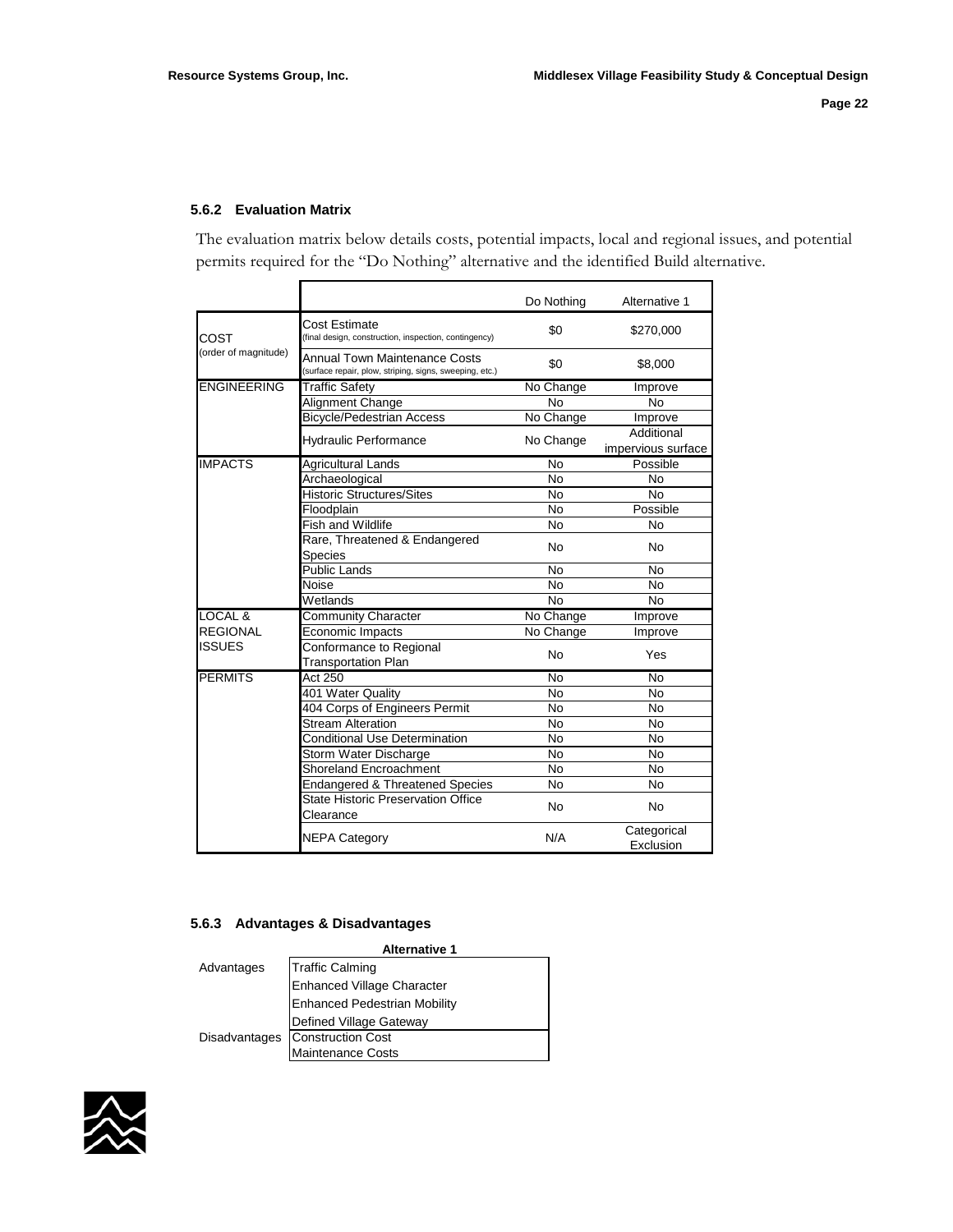#### **6.0 RECOMMENDATIONS & IMPLEMENTATION**

Based on input received from the project Steering Committee, VTrans, the Central Vermont Regional Planning Commission, and from village residents and business owners at two public meetings, the identified improvements have been prioritized into short-term (0-3 years), mid-term (3- 5 years), and long-term (5+ years) groups. This section summarizes the elements in each phase and discusses timelines and opportunities for implementation. Each of the elements recommended below is identified on the conceptual design plan included with this report.

#### **6.1 SHORT-TERM RECOMMENDATIONS**

The identified short-term improvements include the following:

- Construct a new 5-foot concrete sidewalk with granite curbing along south side of US 2 from VT 100B Country Store Entrance to Town Hall with all related drainage, minor landscaping, and signs. (500 linear feet)
- Install ten new pedestal lights adjacent to the new sidewalk.
- Construct gateway enhancements at the three main village entrances to include splitter islands, new advanced speed warning signs, gateway signs, and narrowed shoulders. The VTrans District Transportation Coordinator has reviewed and approved the splitter island plans and is willing to see how they function with maintenance operations.
- Stripe seven parking spaces in front of Town Hall in coordination with the new sidewalk.
- Construct a new northbound splitter island and new safety signage at VT 100B-US 2 intersection
- Construct a raised, textured speed table and parking capacity enhancements at the Country Store. Town officials, VTrans officials, and store owner should work closely on the implementation of these recommendations as the results will benefit both village residents and store patrons.
- Replace the existing south-side guardrail with box beam guardrail across the box culvert south of Camp Meade to widen the shoulder and create safer conditions for pedestrians and cyclists.

Once the traffic calming elements are in place, a new VTrans speed study should be conducted to determine whether traffic speeds have reduced to warrant a re-posting of the speed limit to 30 miles per hour through the village.

Table 3 below shows preliminary cost estimates for the identified short term recommendations. The unit costs are based on the VTrans Bicycle and Pedestrian Program Unit Cost Database and the

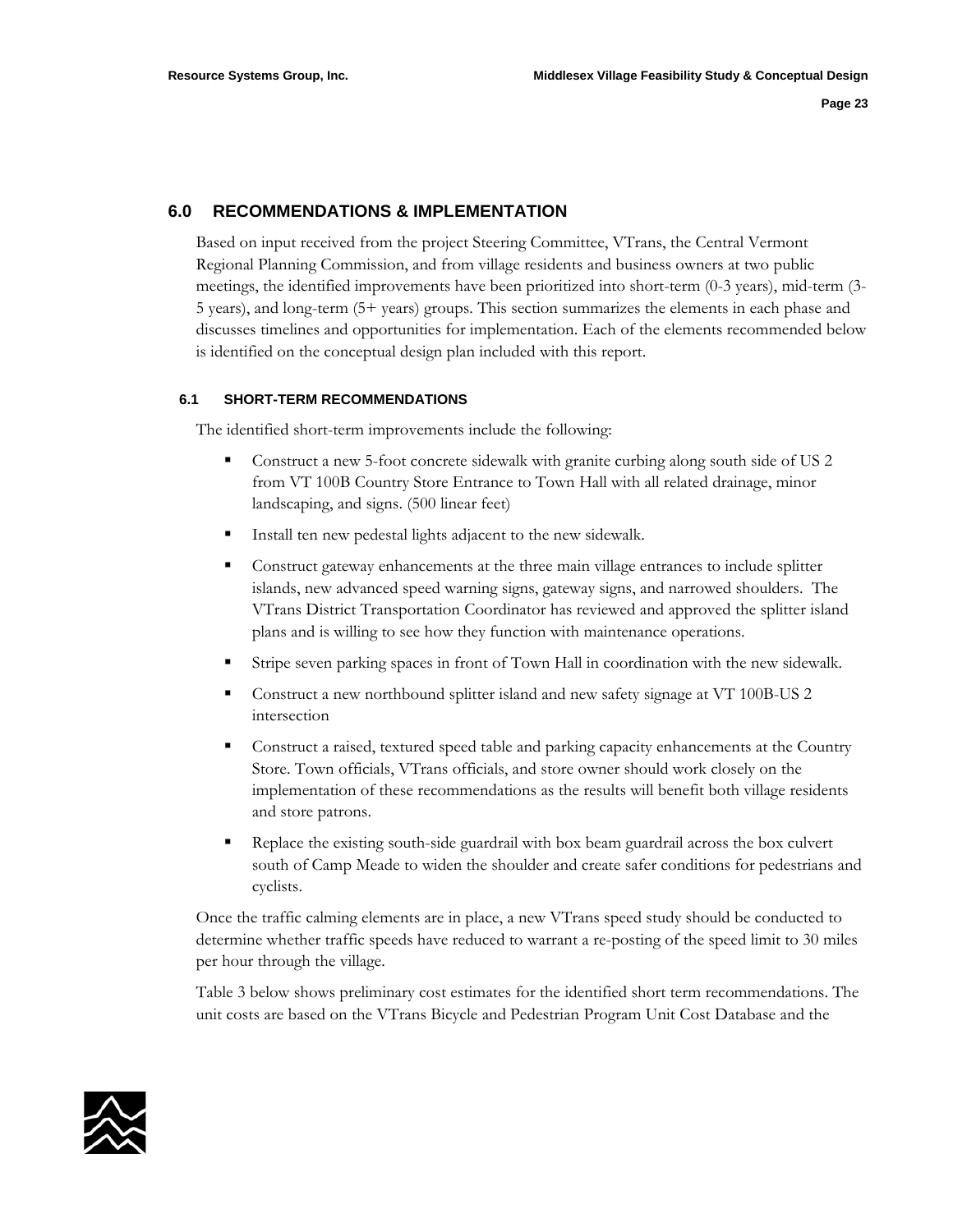VTrans Average Bid Price Listing. Estimates are also shown for final design (engineering), municipal project management, construction inspection, contingencies, and right-of-way easements.

| Element                                                               | Quantity                                  | Units | Cost/Unit     | Subtotal  |  |
|-----------------------------------------------------------------------|-------------------------------------------|-------|---------------|-----------|--|
| Sidewalk from Country Store to Town Hall with Pedestrian Amenities    |                                           |       |               |           |  |
| Concrete Sidewalk & Granite Curb                                      | 500                                       | I.f.  | \$140         | \$70,000  |  |
| Crosswalk Striping                                                    | 75                                        | ft    | \$20          | \$1,500   |  |
| <b>Pedestal Lights</b>                                                | 10                                        | each  | \$2,300       | \$23,000  |  |
| <b>Bus Shelter</b>                                                    | 2                                         | each  | \$1,000       | \$2,000   |  |
| Relocate Drop Inlet                                                   | 1                                         | each  | \$2,000       | \$2,000   |  |
| <b>Gateway Enhancements at Three Village Entrances</b>                |                                           |       |               |           |  |
| Granite Curbing for Splitter Island                                   | 225                                       | 1.f.  | \$25          | \$5,625   |  |
| Concrete for Splitter Island                                          | 18                                        | S.V.  | \$45          | \$800     |  |
| <b>Re-Stripe Lanes</b>                                                | 1500                                      | I.f.  | \$0.2         | \$300     |  |
| Signs & Posts                                                         | 12                                        | each  | \$200         | \$2,400   |  |
| Gateway Sign                                                          | 3                                         | each  | \$3,000       | \$9,000   |  |
| <b>Stripe Town Hall Parking</b>                                       |                                           |       |               |           |  |
| Stripe 7 parking spaces (10 ' x 20')                                  | 223                                       | I.f.  | \$0.2         | \$45      |  |
| VT 100B-US2 Enhancements                                              |                                           |       |               |           |  |
| Granite Curbing for Splitter Island                                   | 100                                       | 1.f.  | \$25          | \$2,500   |  |
| Concrete for Splitter Island                                          | 6                                         | s.y.  | \$45          | \$267     |  |
| Signs & Posts                                                         | 3                                         | each  | \$200         | \$600     |  |
| Restriping                                                            | 250                                       | I.f.  | \$0.2         | \$50      |  |
| Raised & Textured Speed Table & Parking Enhancements at Country Store |                                           |       |               |           |  |
| Speed Table                                                           | 1                                         | each  | \$2,000       | \$2,000   |  |
| Sub Base Gravel                                                       | 14                                        | c.y.  | \$28          | \$392     |  |
| <b>Bituminous Concrete</b>                                            | 350                                       | s.y.  | \$15          | \$5,250   |  |
| <b>Granite Curbing to Define Parking</b>                              | 135                                       | I.f.  | \$53          | \$7,155   |  |
| Replace Southern Guardrail over Box Culvert South of Camp Meade       |                                           |       |               |           |  |
| <b>Box Beam Guardrail</b>                                             | 130                                       | lf    | \$72          | \$9,316   |  |
|                                                                       |                                           |       | Construction  | \$144,199 |  |
|                                                                       |                                           |       | Engineering:  | \$28,840  |  |
|                                                                       | Municipal Project Management:<br>\$14,420 |       |               |           |  |
|                                                                       | Construction Inspection:<br>\$21,630      |       |               |           |  |
|                                                                       | Contingencies:<br>\$14,420                |       |               |           |  |
|                                                                       |                                           |       | Right-of-Way: | \$10,000  |  |
|                                                                       |                                           |       | <b>TOTAL:</b> | \$234,000 |  |

*Table 3: Short Term Recommendations - Preliminary Cost Estimate* 

The new sidewalk and certain elements of the gateway improvements are eligible for funding under the Transportation Enhancements (TE) program. We recommend that the Town submit a letter of intent to VTrans in May 2006 and a full TE application by August 2006 to pursue funding for final design and construction of these facilities. Assuming the proposal is approved for funding in January 2007, construction could be scheduled for as early as late summer 2007 or spring 2008. The Transportation Enhancements program requires a 20% local match which would need to be approved at Town Meeting in March 2007.